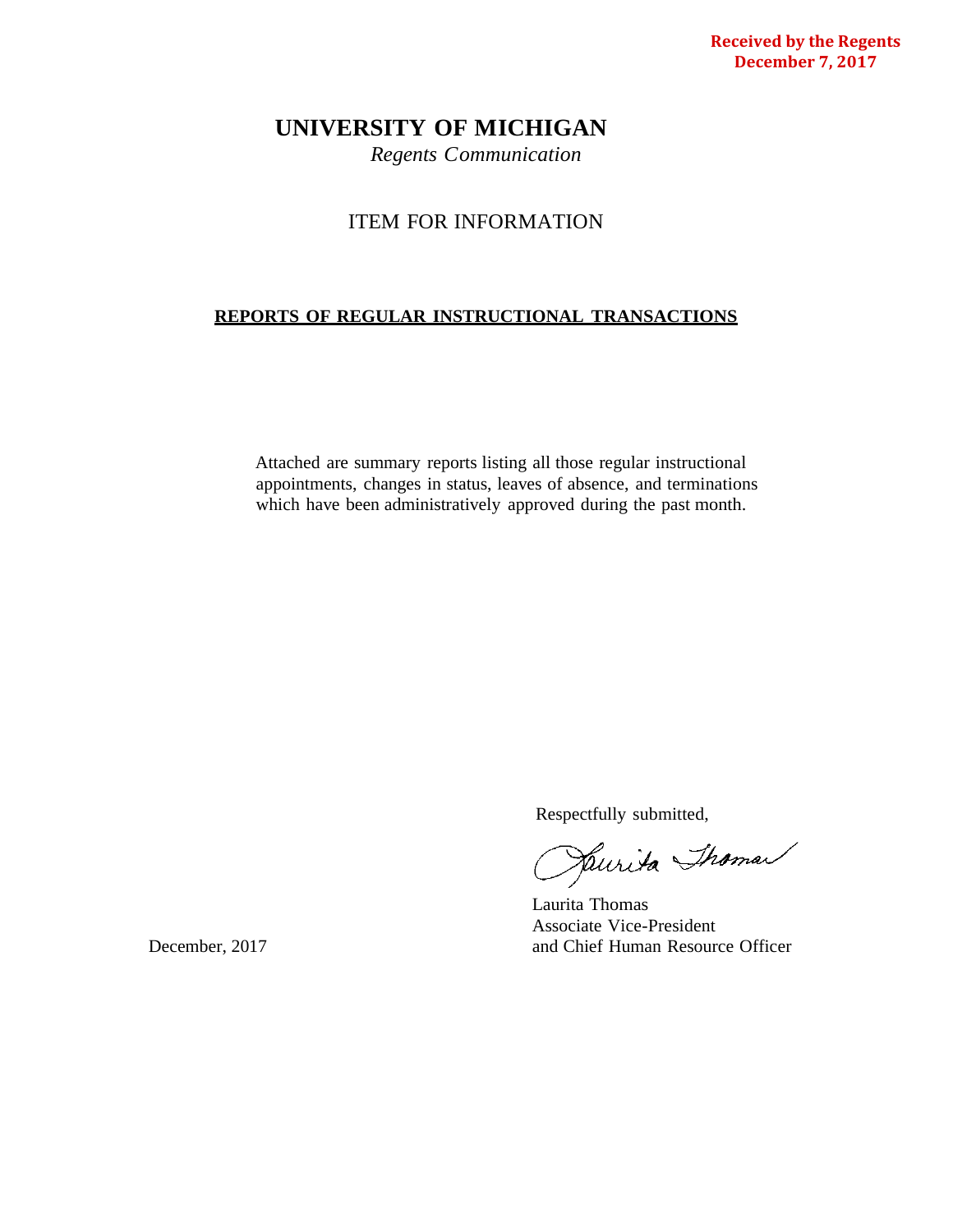### THE UNIVERSITY OF MICHIGAN – ANN ARBOR

### STEPHEN M ROSS SCHOOL OF BUSINESS

Barger, Michael G., Clinical Assistant Professor of Business, effective September 1, 2017 to August 31, 2020, from the University of Michigan, Ann Arbor, Michigan

#### COLLEGE OF ENGINEERING

### Aerospace Engineering

Jeannin, Jean-Baptiste, Ph.D., Assistant Professor of Aerospace Engineering, effective September 1, 2017 to May 31, 2020, from the Samsung Research America, Mountain View, California

### Chemical Engineering

Goldsmith, Bryan, Ph.D., Assistant Professor of Chemical Engineering, effective September 1, 2017 to May 31, 2020, from the Fritz Haber Institute of the Max Planck Society, Berlin, Germany

#### SCHOOL OF KINESIOLOGY

Ludlow, Andrew T., Ph.D., Assistant Professor of Kinesiology, effective September 1, 2017 to May 31, 2021, from the University of Texas, Dallas, Texas

Vesia, Michael, Ph.D., Assistant Professor of Kinesiology, effective September 1, 2017 to May 31, 2021, from the Krembil Research Institute, Toronto, Ontario, Canada

Wang, Wenche, Ph.D., Assistant Professor of Kinesiology, effective September 1, 2017 to May 31, 2021, from the University of Florida, Gainesville, Florida

# COLLEGE OF LITERATURE, SCIENCE, AND THE ARTS

#### **Chemistry**

Bridwell-Rabb, Jennifer D., Ph.D., Assistant Professor of Chemistry, effective September 1, 2017 to May 31, 2020, from the Massachusetts Institute of Technology, Cambridge, **Massachusetts**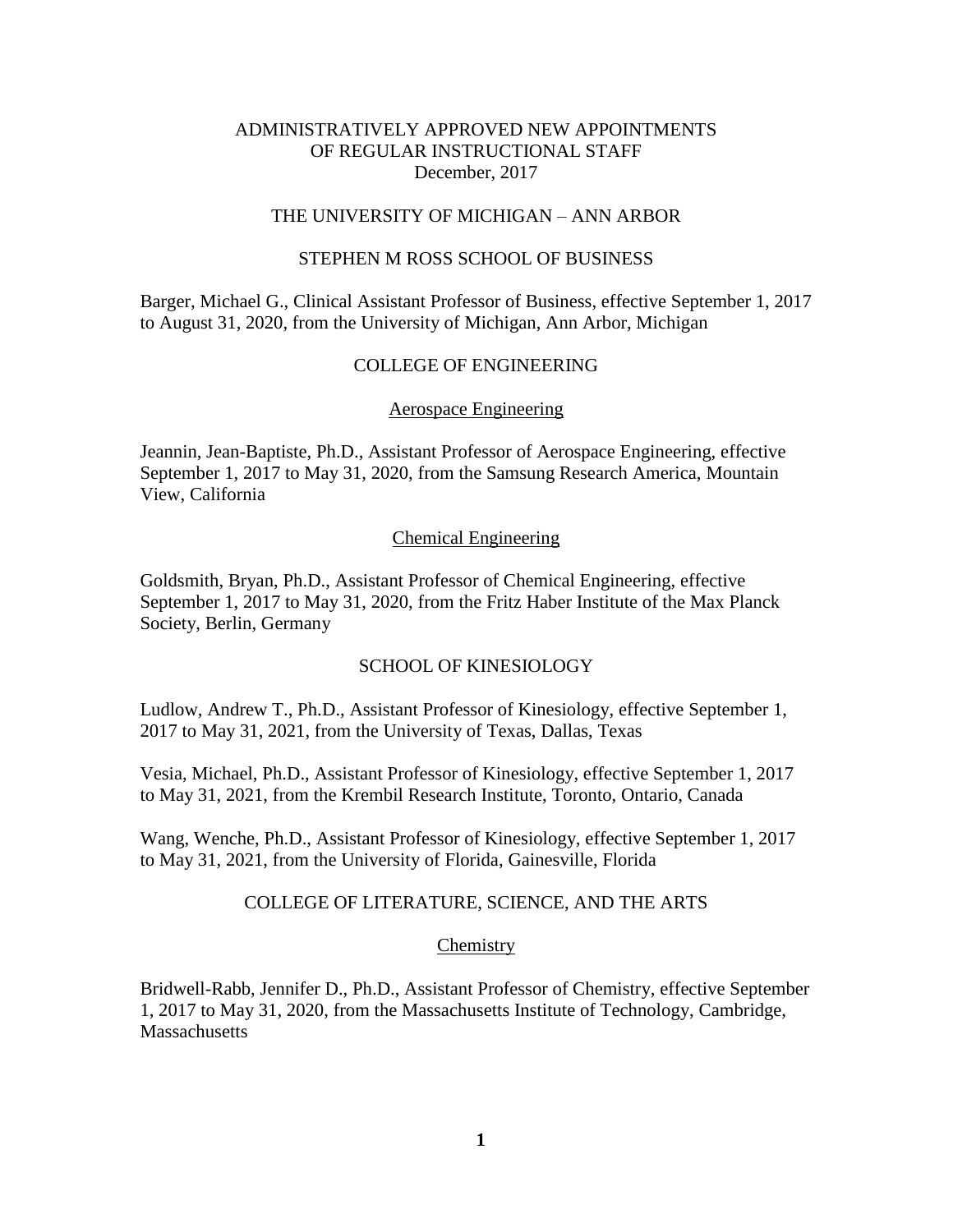## THE UNIVERSITY OF MICHIGAN – ANN ARBOR

## MEDICAL SCHOOL

#### Family Medicine

McEvoy, Anna K., M.D., Clinical Lecturer in Family Medicine, effective July 1, 2017 to June 30, 2018, from the University of Michigan, Ann Arbor, Michigan

#### Internal Medicine

Yevzlin, Alexander S., B.A., Clinical Professor of Internal Medicine, effective October 1, 2017 to September 30, 2020, from the University of Wisconsin, Madison, Wisconsin

Lee, Jiha, M.D., Clinical Assistant Professor of Internal Medicine, effective October 16, 2017 to October 15, 2019, from the Yale University, New Haven, Connecticut

Minhas, Deeba F., M.D., Clinical Lecturer in Internal Medicine, effective September 18, 2017 to September 17, 2018, from the Cedars-Sinai Medical Center, Los Angeles, California

#### Neurology

Nowacek, Dustin, M.D., Clinical Assistant Professor of Neurology, effective November 1, 2017 to October 31, 2018, from the Mercy Health Hauenstein Neuroscience Center, Grand Rapids, Michigan

#### Ophthalmology and Visual Science

Pearring, Jillian N., Ph.D., Assistant Professor of Ophthalmology and Visual Science, effective October 16, 2017 to August 31, 2018, from the Duke University, Durham, North Carolina

Tannen, Bradford L., M.D., Clinical Associate Professor of Ophthalmology and Visual Science, effective October 4, 2017 to August 31, 2018, from the James J Peters Veterans Affairs Medical Center, Bronx, New York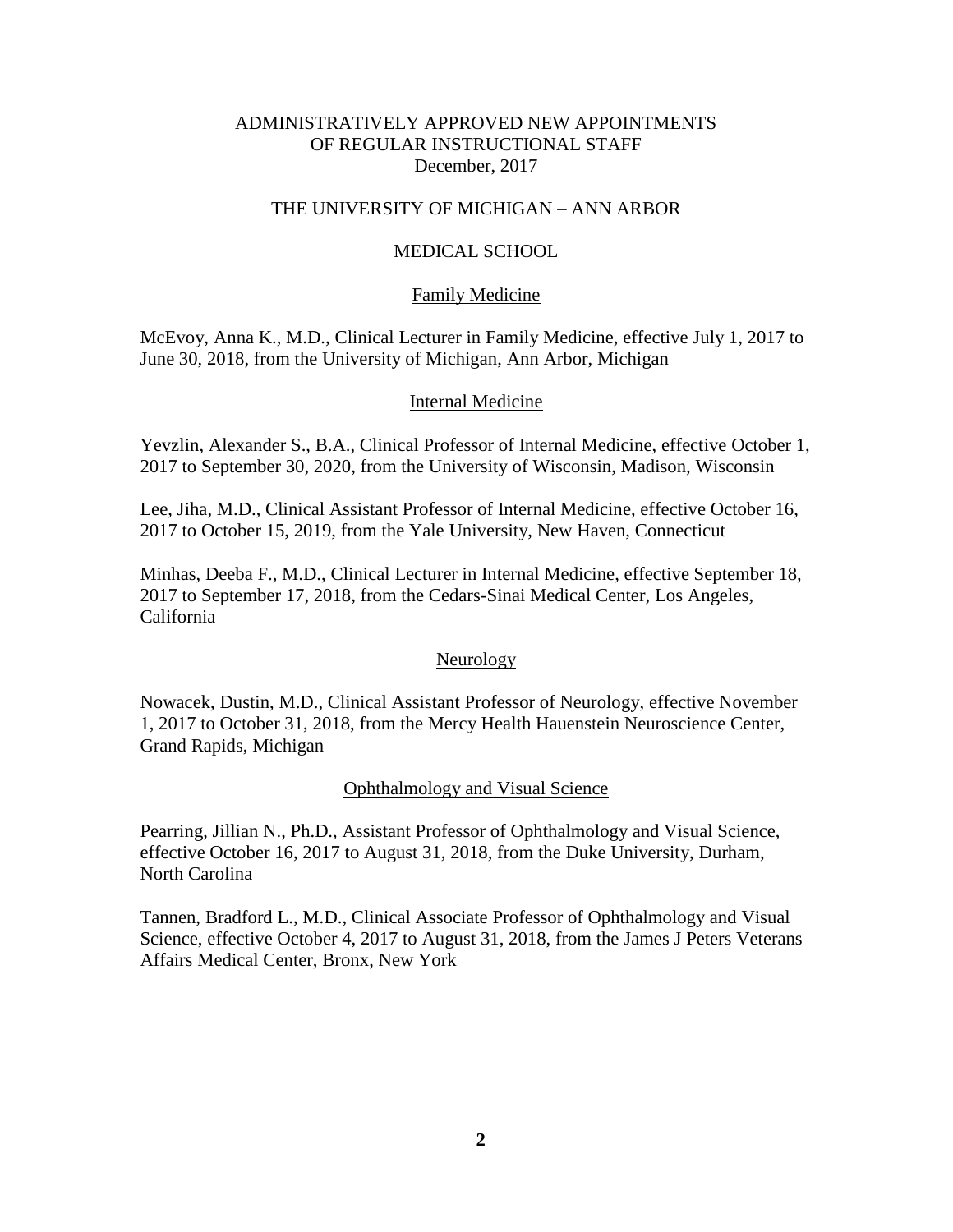# THE UNIVERSITY OF MICHIGAN – ANN ARBOR

# MEDICAL SCHOOL (continued)

### Pediatrics and Communicable Diseases

Chua, Kao-Ping, M.D., Clinical Assistant Professor of Pediatrics and Communicable Diseases, effective October 1, 2017 to August 31, 2018, from the University of Chicago, Chicago, Illinois

Agbakwuru, Chinaemerem N., M.D., Clinical Instructor in Pediatrics and Communicable Diseases, effective November 15, 2017 to August 31, 2018, from the University of Michigan, Ann Arbor, Michigan

Ham, Hannah, Ph.D., Clinical Instructor in Pediatrics and Communicable Diseases, effective December 1, 2017 to August 31, 2018

## Radiology

Stein, Erica, M.D., Clinical Assistant Professor of Radiology, effective October 9, 2017 to August 31, 2018, from the University of Pittsburgh, Pittsburgh, Pennsylvania

## Surgery

Crawford, Eileen A., M.D., Clinical Assistant Professor of Surgery, effective September 15, 2017 to June 30, 2019, from the Bayhealth Kent General Hospital, Dover, Delaware

Obeid, Nabeel R., M.D., Clinical Assistant Professor of Surgery, effective September 1, 2017 to August 31, 2018, from the Stony Brook Medicine, Stony Brook, New York

McElroy, Lisa, M.D., Clinical Lecturer in Surgery, effective July 1, 2017 to July 31, 2019, from the Medical College of Wisconsin, Milwaukee, Wisconsin

Moon, Jiyong, M.D., Clinical Lecturer in Surgery, effective September 11, 2017 to June 30, 2018, from the Niigata University Hospital, Niigata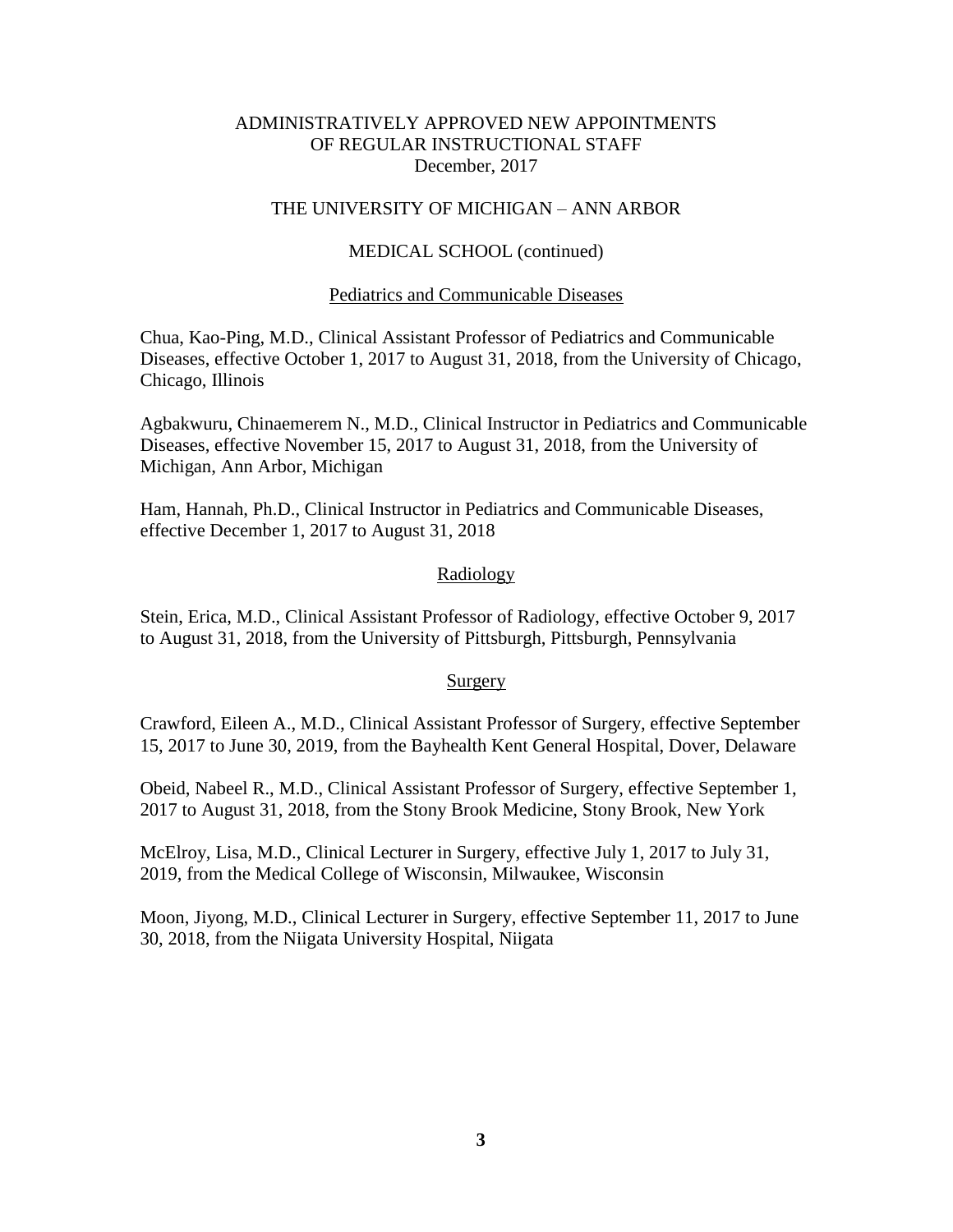# THE UNIVERSITY OF MICHIGAN – ANN ARBOR

# MEDICAL SCHOOL (continued)

### Urology

Phelps, Jessica, M.D., Clinical Assistant Professor of Urology, effective September 29, 2017 to June 30, 2018, from the West Shore Urology, Muskegon, Michigan

Walker, Adam, M.D., Clinical Assistant Professor of Urology, effective September 15, 2017 to June 30, 2018, from the United States Air Force, Jber, Arkansas

### SCHOOL OF MUSIC, THEATRE & DANCE

Packard, Chelsea K., B.F.A., Clinical Assistant Professor of Music, effective September 1, 2017 to May 31, 2021, from the Beautiful (Broadway), New York, New York

## SCHOOL OF PUBLIC HEALTH

#### Informatics and Computing

Laubepin, Frederique A., M.A., Clinical Instructor in Informatics and Computing, effective August 17, 2017 to August 16, 2024, from the University of Michigan, Ann Arbor, Michigan

#### Nutritional Sciences

Leung, Cindy, Sc.D., Assistant Professor of Nutritional Sciences, effective September 1, 2017 to August 31, 2020, from the University of California, San Francisco, California

#### THE UNIVERSITY OF MICHIGAN – FLINT

#### SCHOOL OF HEALTH PROFESSIONS AND STUDIES

#### Public Health and Health Sciences

Hollenbeck, Julie, M.A., Clinical Assistant Professor of Public Health and Health Sciences, effective September 1, 2017 to August 31, 2020, from the University of Michigan, Flint, Michigan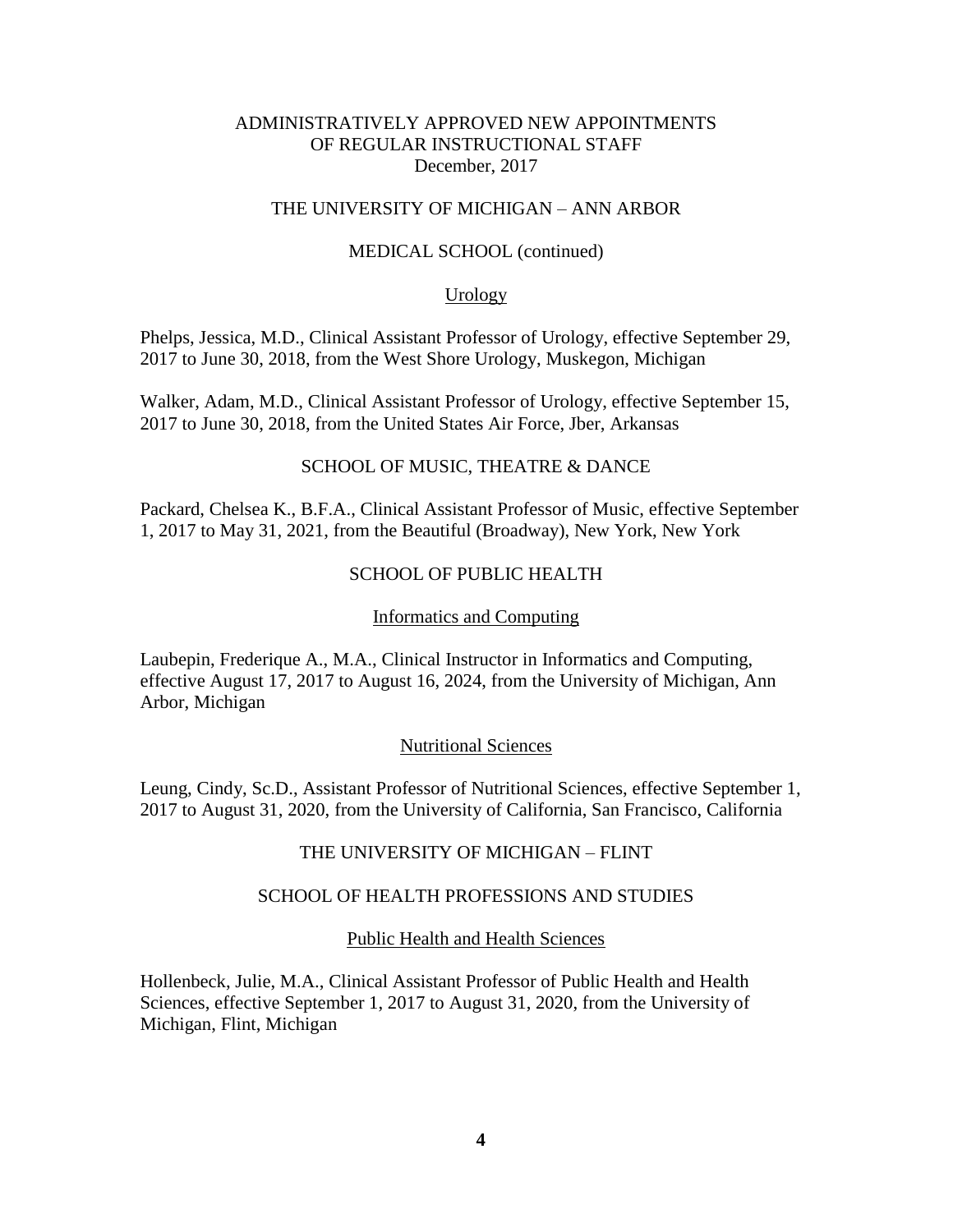# ADMINISTRATIVELY APPROVED PROMOTIONS, JOINT APPOINTMENTS, TRANSFERS OR DISCIPLINE CHANGES OF REGULAR INSTRUCTIONAL STAFF December, 2017

# THE UNIVERSITY OF MICHIGAN – ANN ARBOR

# COLLEGE OF LITERATURE, SCIENCE, AND THE ARTS

#### History

Al-Rustom, Hakem A., Ph.D., from Alex Manoogian Professor of Modern Armenian History and Assistant Professor of History to Alex Manoogian Professor of Modern Armenian History, Assistant Professor of History and Assistant Professor of Anthropology, effective September 1, 2017 to May 31, 2022

#### Organizational Studies

Levine-Murray, Jeremy R., Ph.D., from Assistant Professor of Organizational Studies, to Assistant Professor of Organizational Studies and Assistant Professor of Sociology, effective September 1, 2017 to August 31, 2022

# MEDICAL SCHOOL

#### Anesthesiology

Ewing, Sean G., M.D., from Clinical Lecturer in Anesthesiology to Clinical Assistant Professor of Anesthesiology, effective October 1, 2017 to August 31, 2018

Schack, Trevor D., M.D., from Clinical Lecturer in Anesthesiology to Clinical Assistant Professor of Anesthesiology, effective October 1, 2017 to August 31, 2018

Yang, Kamie, M.D., from Clinical Lecturer in Anesthesiology to Clinical Assistant Professor of Anesthesiology, effective October 1, 2017 to August 31, 2018

#### Emergency Medicine

Mathias, Emily J., M.D., from Clinical Assistant Professor of Emergency Medicine to Clinical Assistant Professor of Emergency Medicine and Clinical Assistant Professor of Pediatrics and Communicable Diseases, effective August 12, 2017 to August 31, 2018

Burkhardt, John C., M.D., from Clinical Lecturer in Emergency Medicine to Assistant Professor of Emergency Medicine and Assistant Professor of Learning Health Sciences, effective May 1, 2017 to August 31, 2018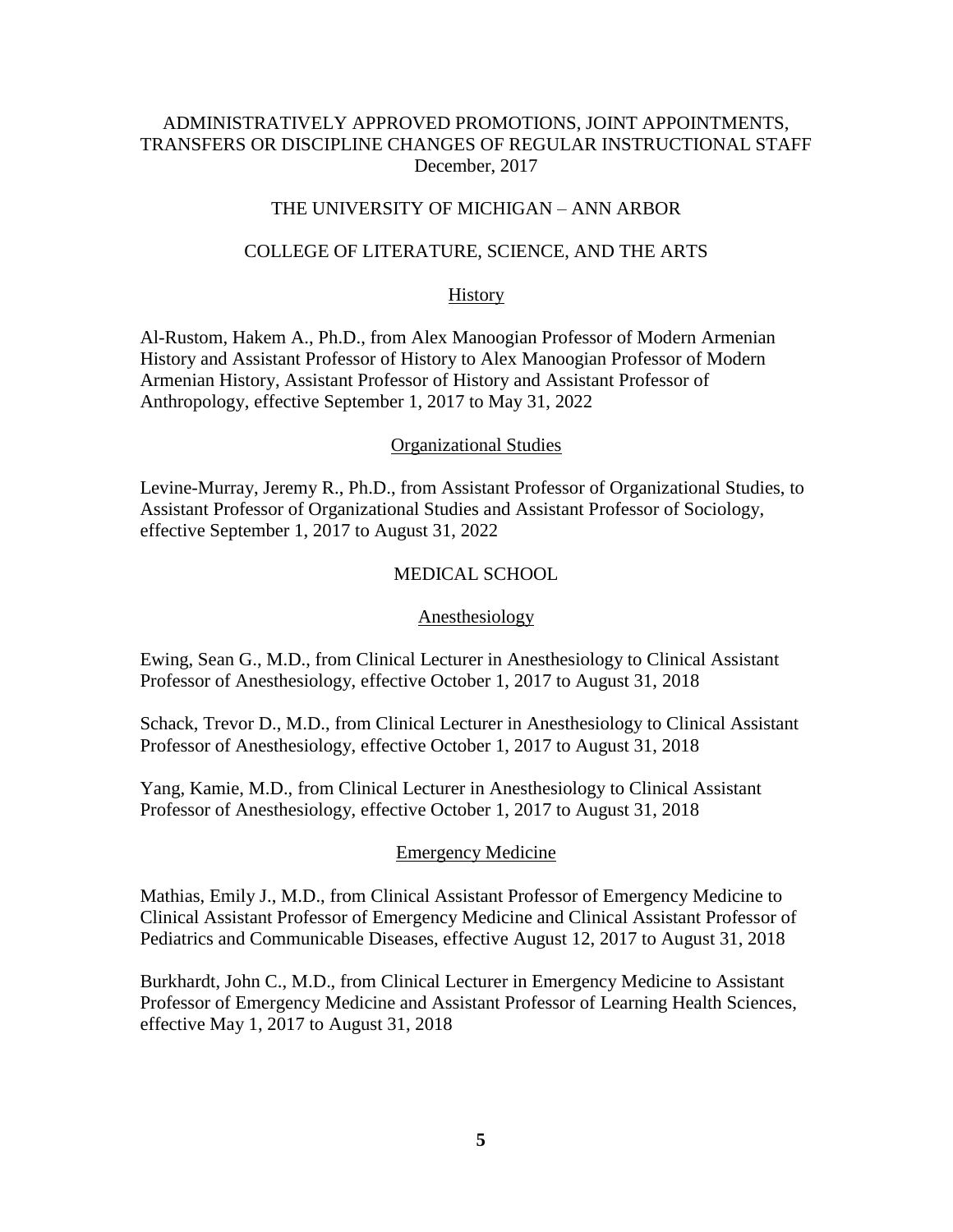# ADMINISTRATIVELY APPROVED PROMOTIONS, JOINT APPOINTMENTS, TRANSFERS OR DISCIPLINE CHANGES OF REGULAR INSTRUCTIONAL STAFF December, 2017

# THE UNIVERSITY OF MICHIGAN – ANN ARBOR

## MEDICAL SCHOOL (continued)

### Family Medicine

Singh, Vijay, M.D., from Clinical Lecturer in Family Medicine and Clinical Lecturer in Internal Medicine to Clinical Lecturer in Family Medicine and Clinical Assistant Professor of Internal Medicine, effective October 10, 2017 to June 30, 2018

#### Internal Medicine

Burness, Monika, M.D., from Clinical Lecturer in Internal Medicine to Assistant Professor of Internal Medicine, effective October 13, 2017 to August 31, 2018

Gupta, Ashwin B., M.D., from Clinical Lecturer in Internal Medicine, to Clinical Assistant Professor of Internal Medicine, effective October 1, 2017 to October 1, 2018

Vaughn, Valerie M., M.D., from Clinical Lecture in Internal Medicine to Assistant Professor of Internal Medicine, effective July 1, 2017 to June 30, 2019

#### Learning Health Sciences

Singh, Karandeep, M.D., from Clinical Assistant Professor of Learning Health Sciences and Clinical Assistant Professor of Internal Medicine to Clinical Assistant Professor of Learning Health Sciences, Clinical Assistant Professor of Internal Medicine, Medical School and Assistant Professor of Information, School of Information, effective September 1, 2017 to September 1, 2020

#### Otolaryngology-Head and Neck Surgery

Brenner, John C., Ph.D., from Assistant Professor of Otolaryngology-Head and Neck Surgery to Assistant Professor of Otolaryngology-Head and Neck Surgery and Assistant Professor of Pharmacology, effective October 1, 2017 to August 31, 2018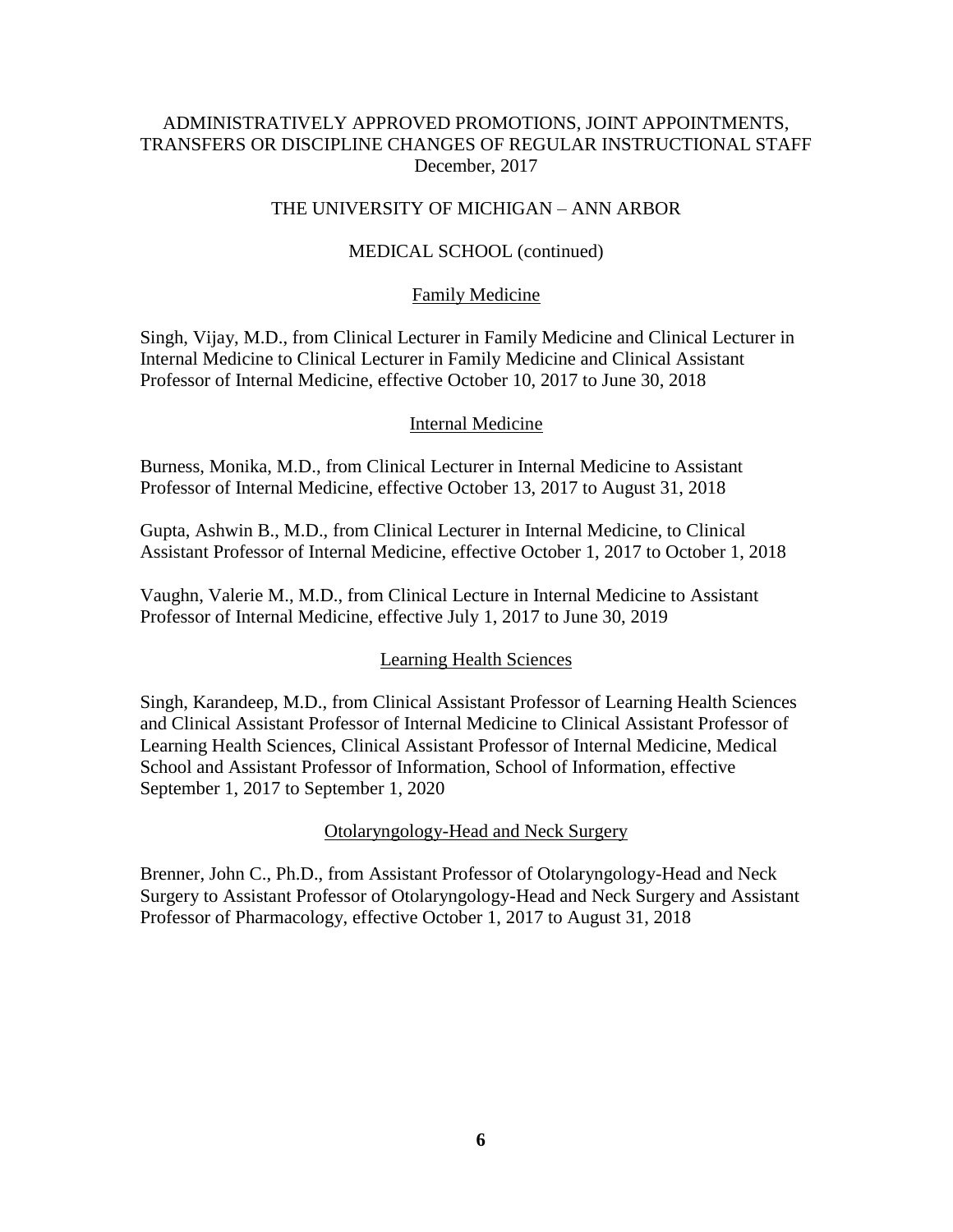# ADMINISTRATIVELY APPROVED PROMOTIONS, JOINT APPOINTMENTS, TRANSFERS OR DISCIPLINE CHANGES OF REGULAR INSTRUCTIONAL STAFF December, 2017

# THE UNIVERSITY OF MICHIGAN –FLINT

# SCHOOL OF HEALTH PROFESSIONS AND STUDIES

# Public Health and Health Sciences

Welch, Gena, M.D., from Clinical Instructor in Public Health and Health Sciences to Assistant Professor of Public Health and Health Sciences, effective September 1, 2017 to December 31, 2018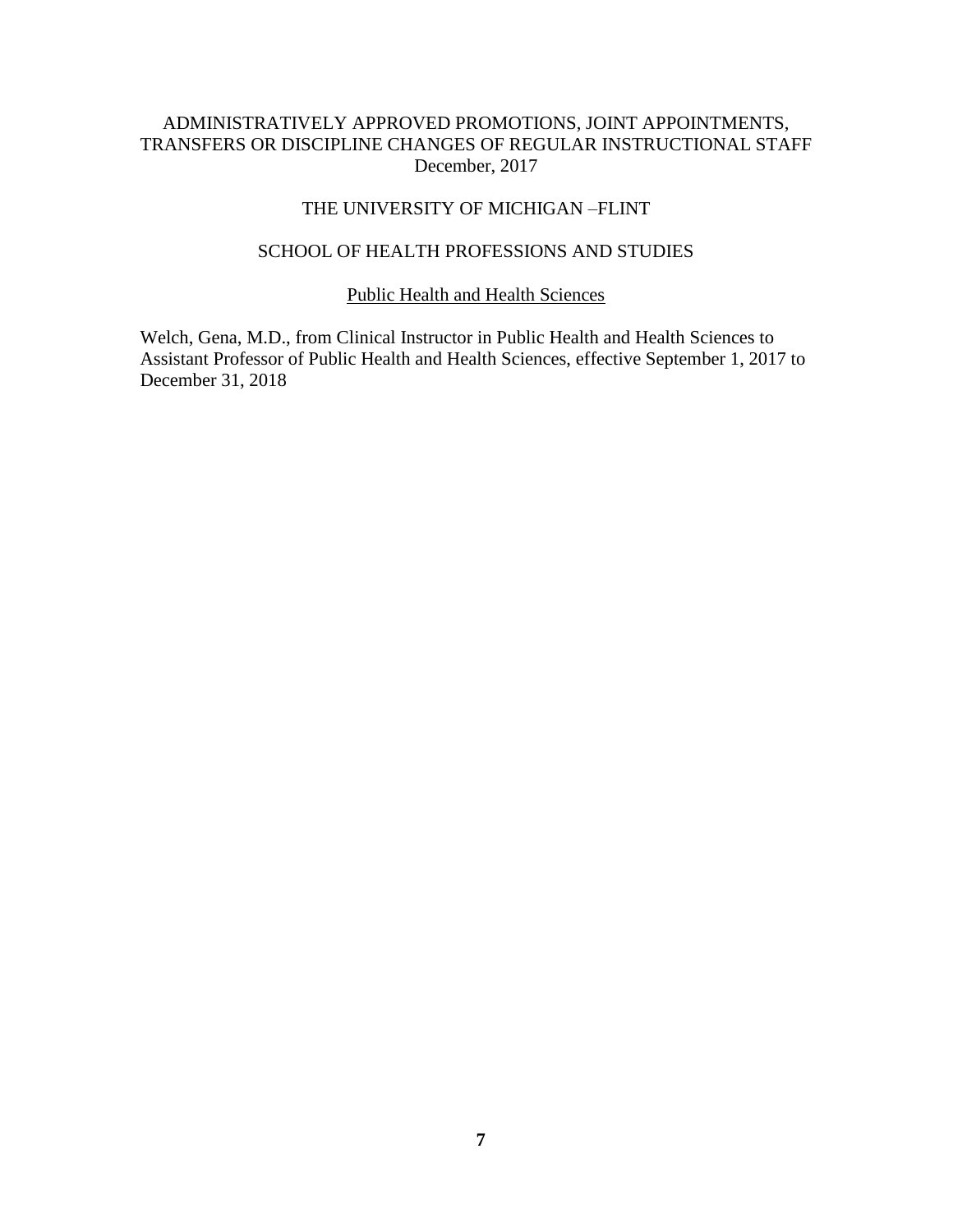# ADMINISTRATIVELY APPROVED EMERITUS/A FACULTY APPOINTMENTS December, 2017

# THE UNIVERSITY OF MICHIGAN – ANN ARBOR

# STEPHEN M ROSS SCHOOL OF BUSINESS

Talbot, Frederick B., Ph.D., Professor Emeritus of Operations Management, effective January 1, 2018 to June 30, 2018

# COLLEGE OF LITERATURE, SCIENCE, AND THE ARTS

# Molecular, Cellular and Developmental Biology

Bender, Robert A., Ph.D., Professor Emeritus of Molecular, Cellular and Developmental Biology, effective January 1, 2018 to April 30, 2018

# MEDICAL SCHOOL

# Emergency Medicine

Maio, Ronald F., D.O., Professor Emeritus of Emergency Medicine, effective September 1, 2017 to September 30, 2018

Barch, Eric M., M.D., Clinical Assistant Professor Emeritus of Emergency Medicine, effective September 1, 2017 to August 31, 2018

# Internal Medicine

Nao, Brian S., M.D., Clinical Instructor Emeritus in Internal Medicine and Clinical Instructor Emeritus in Emergency Medicine, effective July 2, 2017 to July1, 2018

## Pharmacology

Domino, Edward F., M.D., Professor Emeritus of Pharmacology, effective September 1, 2017 to August 31, 2018

Hollenberg, Paul F., Ph.D., Professor Emeritus of Pharmacology, effective September 1, 2017 to August 31, 2018

Pratt, William B., M.D., Professor Emeritus of Pharmacology, effective September 1, 2017 to August 31, 2018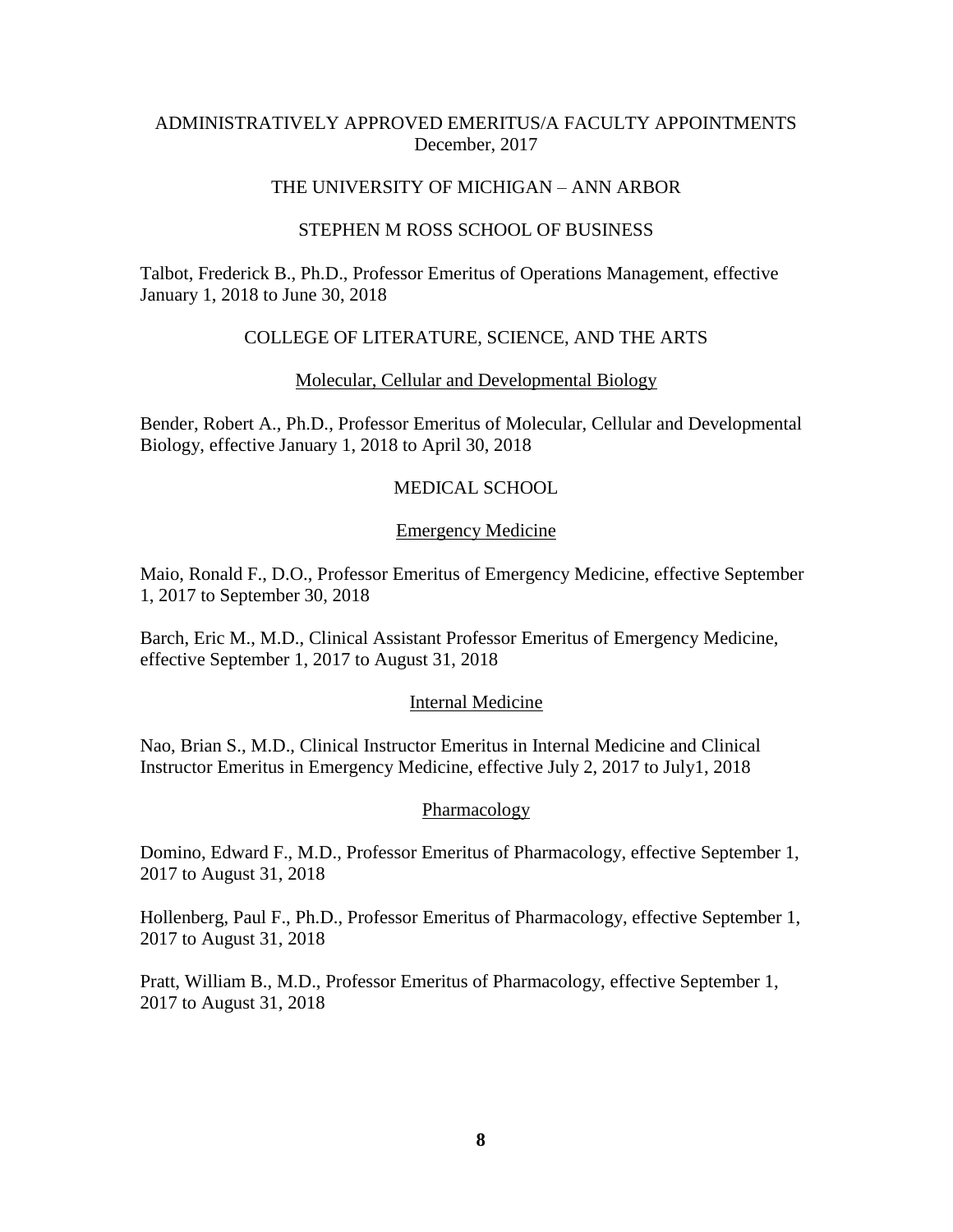# ADMINISTRATIVELY APPROVED EMERITUS/A FACULTY APPOINTMENTS December, 2017

# THE UNIVERSITY OF MICHIGAN – ANN ARBOR

## MEDICAL SCHOOL (continued)

## Radiology

Sonda III, Lewis P., M.D., Clinical Assistant Professor Emeritus of Radiology, effective October 1, 2017 to September 30, 2018

#### Surgery

Berguer, Ramon, Ph.D., Professor Emeritus of Surgery and Professor Emeritus of Biomedical Engineering, effective September 1, 2017 to June 30, 2018

Coran, Arnold G., M.D., Professor Emeritus of Surgery, effective July 1, 2017 to August 31, 2018

Merion, Robert M., M.D., Professor Emeritus of Surgery, effective September 1, 2017 to August 31, 2018

#### SCHOOL OF PUBLIC HEALTH

#### Health Management and Policy

Jacobson, Peter D., J.D., Professor Emeritus of Health Management and Policy, effective September 1, 2017 to August 31, 2018

Lichtenstein, Richard, Ph.D., Associate Professor Emeritus of Health Management and Policy, effective September 1, 2017 to August 31, 2018

# THE UNIVERSITY OF MICHIAN – DEARBORN

#### COLLEGE OF ARTS, SCIENCES AND LETTERS

#### Language/Culture/Communication

Woodward, Wayne D., Ph.D., Associate Professor Emeritus of Language, Culture and Communications, effective July 1, 2017 to April 31, 2018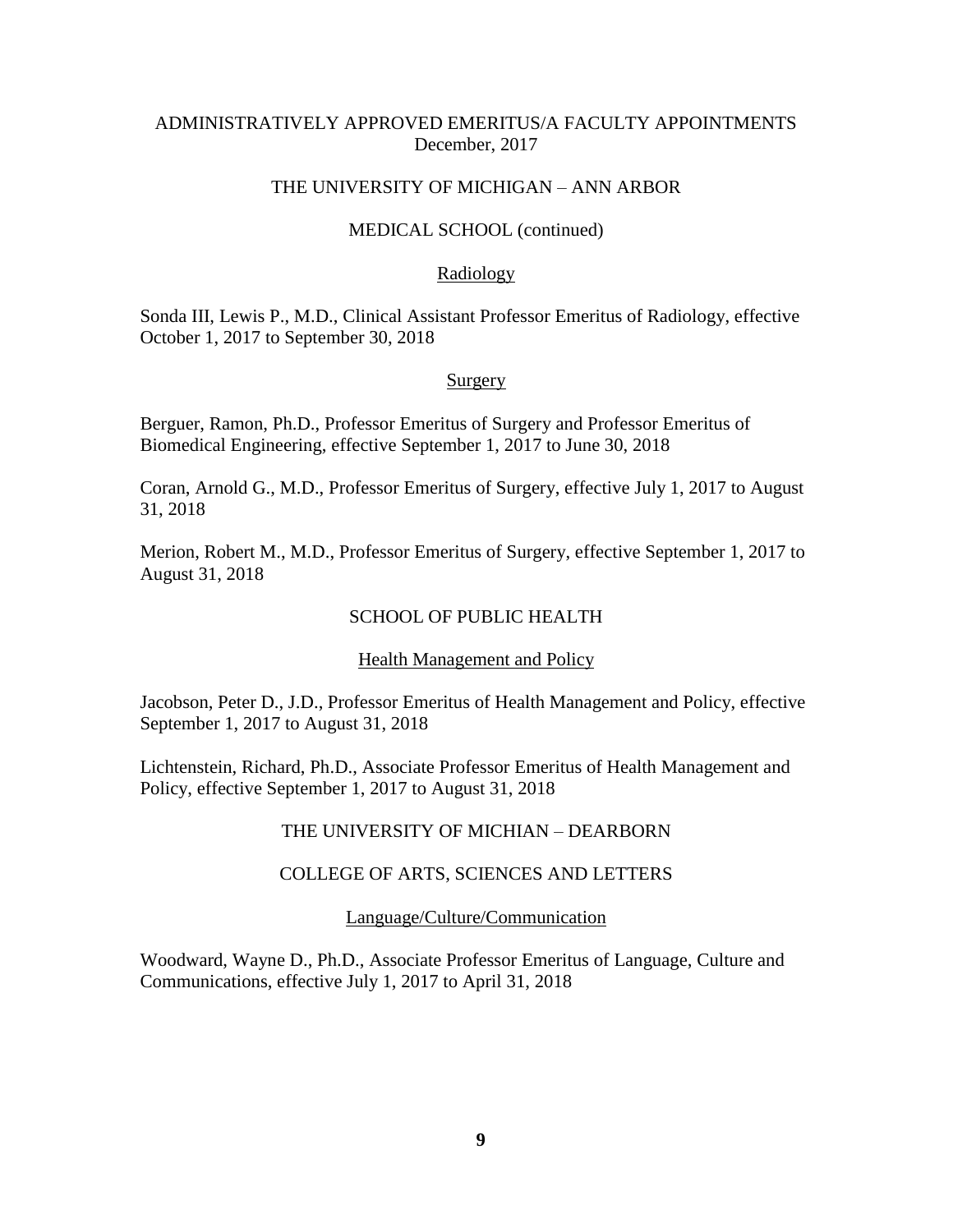# ADMINISTRATIVELY APPROVED EMERITUS/A FACULTY APPOINTMENTS December, 2017

# THE UNIVERSITY OF MICHIAN – DEARBORN

# COLLEGE OF EDUCATION, HEALTH AND HUMAN SERVICES

# Education

Trepanier-Street, Mary L., Ed.D., Professor Emerita of Education, effective November 1, 2017 to December 31, 2017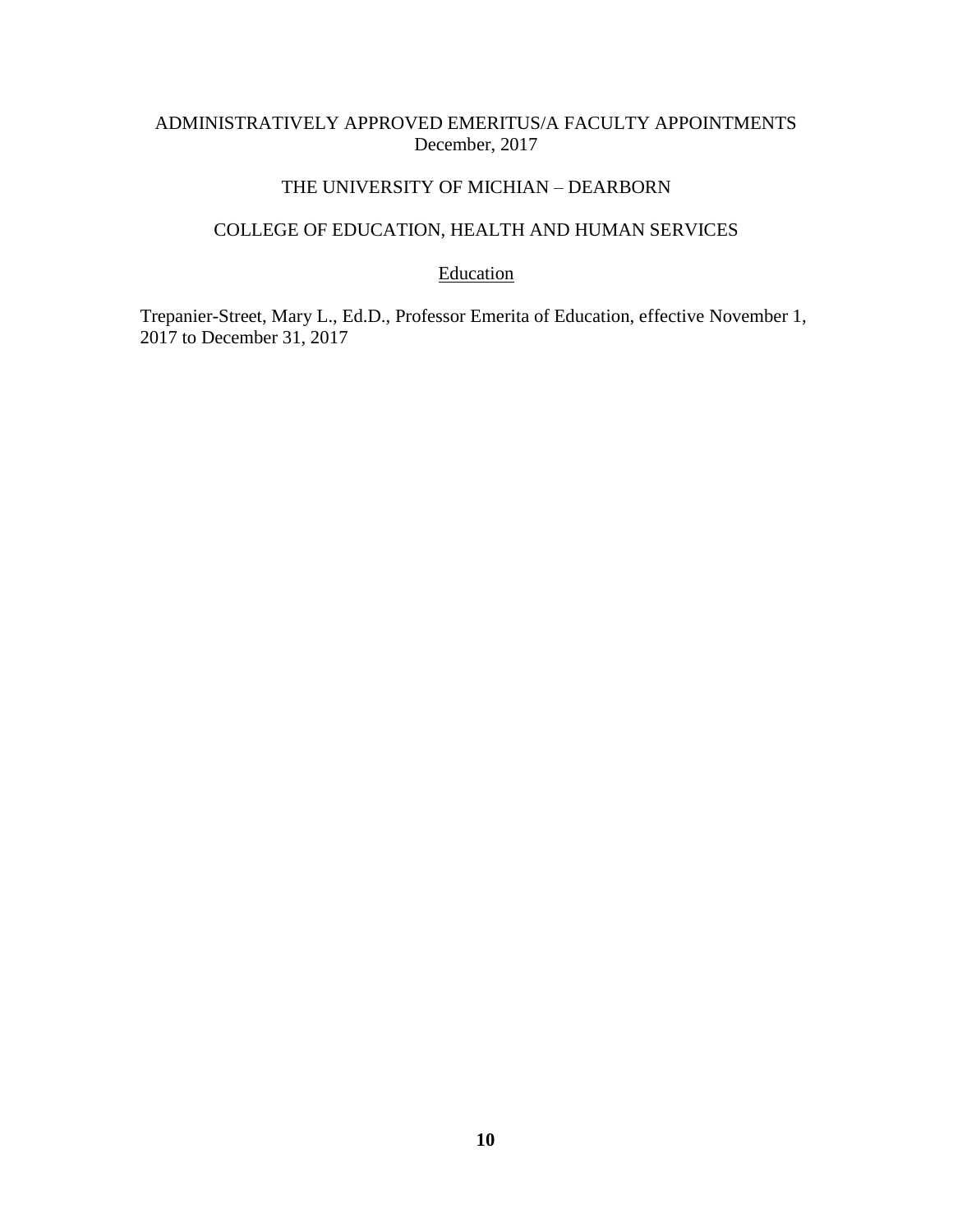# THE UNIVERSITY OF MICHIGAN – ANN ARBOR

# COLLEGE OF ENGINEERING

### Electrical Engineering and Computer Science

Durfee, Edmund H., Ph.D., Professor of Electrical Engineering and Computer Science, with tenure, on sabbatical leave effective January 1, 2018 to May 31, 2018, to seek a path to move ideas/software that have been developed into products that benefit the target population and to develop and "end game" strategy. Work will be done in Ann Arbor, Michigan.

### Naval Architecture and Marine Engineering

Maki, Kevin J., Ph.D., Associate Professor of Naval Architecture and Marine Engineering, with tenure, on sabbatical leave effective January 1, 2108 to May 31, 2018, to continue research on the physics of ship dynamics, specifically the role that short crested seas take in the probability that a ship capsizes. Work will be done in Rome, Switzerland and Ann Arbor, Michigan.

## SCHOOL OF INFORMATION

Gilbert Eric E., Ph.D., John Derby Evans Endowed Professor of Information and Associate Professor of Information, with tenure, on duty off campus leave effective September 1, 2017 to December 31, 2017, to conduct research on machine learning systems, as well as working on the early designs of a distributed social media system. Work will be done in Ann Arbor, Michigan; Atlanta, Georgia; Blacksburg, Virginia; San Francisco, California and Seattle, Washington.

Sandvig, Christian E., Ph.D., Professor of Information, with tenure, School of Information, Professor of Communication Studies, with tenure, College of Literature, Science, and the Arts and Professor of Art and Design, Penny W Stamps School of Art and Design, on duty off campus leave effective September 1, 2017 to December 31, 2017, to complete a book project and continue research on the societal implications of content curation algorithms in social media systems. Work will be done at the Yale University, New Haven, Connecticut.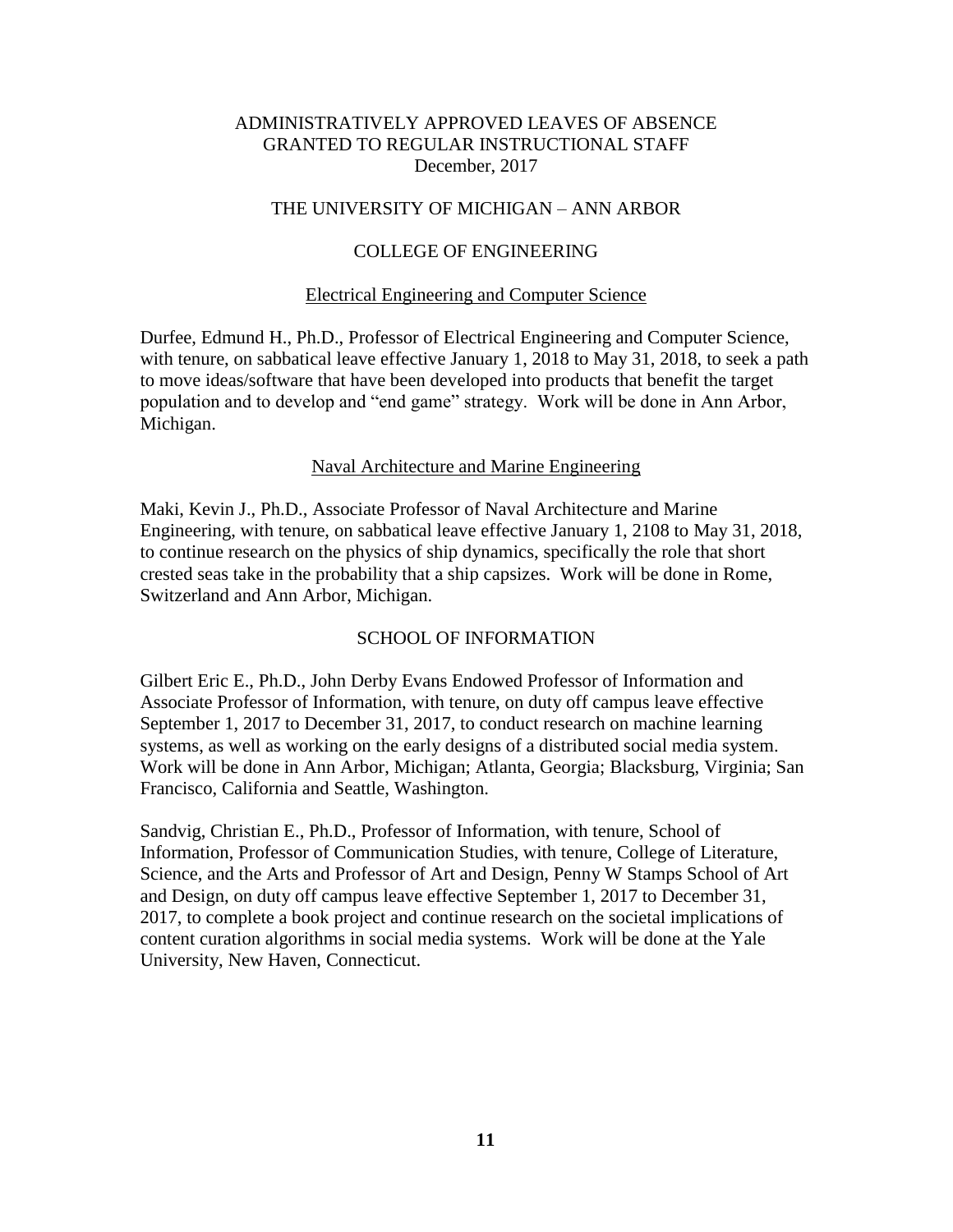### THE UNIVERSITY OF MICHIGAN – ANN ARBOR

## SCHOOL OF KINESIOLOGY

Cartee, Gregory D., Ph.D., Professor of Kinesiology, with tenure, School of Kinesiology and Professor of Molecular and Integrative Physiology, without tenure, Medical School, on sabbatical leave effective January 1, 2018 to May 31, 2018, to conduct research on the effects of aging, exercise and calorie restriction on muscle glucose uptake; as well as diet-induced insulin resistance and exercise effects on muscle glucose uptake. Work will be done in Ann Arbor, Michigan.

#### LAW SCHOOL

Bagenstos, Samuel R., J.D., Frank G Millard Professor of Law and Professor of Law, with tenure, on sabbatical leave effective January 1, 2018 to August 31, 2018, to continue work on three distinct projects; one involves developing a theory of employment law, the second involves the proper domains and limits of antidiscrimination law and the final involves more foundational questions about maintaining a constitutional democracy. Work will be done in Ann Arbor, Michigan.

Crane, Daniel A., J.D., Frederick Paul Furth, Sr Professor of Law and Professor of Law, with tenure, on sabbatical leave effective January 1, 2018 to May 31, 2018, to complete a book and conduct research and writing an article on antitrust's labor exemption. Work will be done in Ann Arbor, Michigan.

Eisenberg, Rebecca S., J.D., Robert and Barbara Luciano Professor of Law and Professor of Law, with tenure, on sabbatical leave effective January 1, 2018 to December 31, 2018, to continue research on the intellectual property and regulatory implications of a longterm shift in biomedical research from primary reliance on premarket clinical trials conducted by product-developing firms towards greater reliance on larger postmarket observational studies in patient treatment records and continued research on how drug regulation distorts available information about the effects of certain technologies that people use primarily for reasons other than treatment of disease by focusing data collection on medical purposes. Work will be done in Ann Arbor, Michigan.

Krier, James E., B.S., Earl Warren Delano Professor of Law and Professor of Law, with tenure on sabbatical leave effective January 1, 2018 to May 31, 2018 and retirement furlough effective September 1, 2018 to May 31, 2019, to continue work on property theory including a revision of a widely used property textbook. Work will be done in Ann Arbor, Michigan.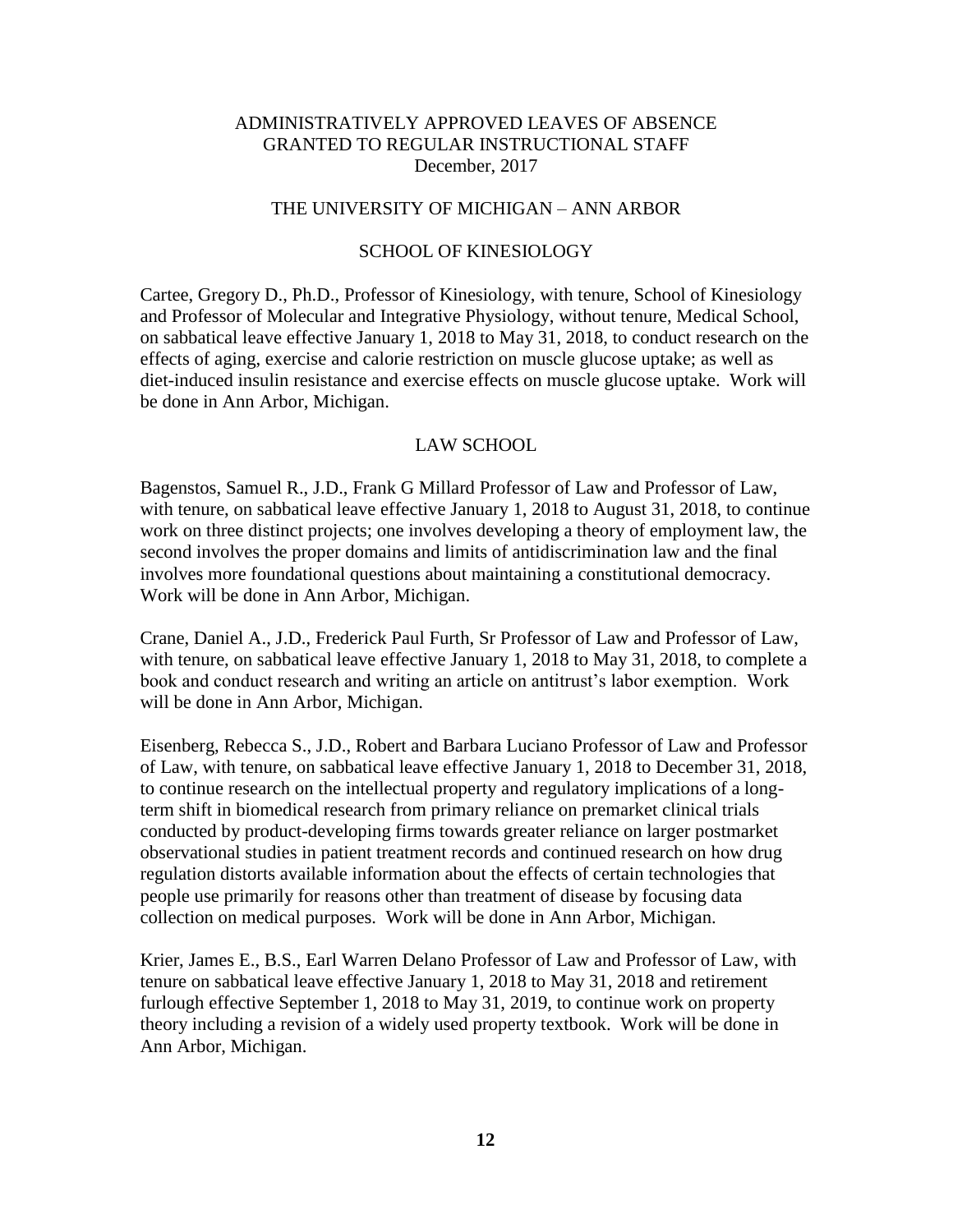## THE UNIVERSITY OF MICHIGAN – ANN ARBOR

## LAW SCHOOL (continued)

Schlanger, Margo, J.D., Wade and Dores M McCree Collegiate Professor of Law, Henry M Butzel Professor of Law and Professor of Law, with tenure, on sabbatical leave effective January 1, 2018 to May 31, 2018, to work on a book about the border and the Constitution. Work will be done in Ann Arbor, Michigan.

### COLLEGE OF LITERATURE, SCIENCE, AND THE ARTS

#### Afroamerican and African Studies

Ashforth, Adam P., Ph.D., Professor of Afroamerican and African Studies, with tenure, on sabbatical leave effective September 1, 2017 to December 31, 2017, to complete a book entitled "Human Rights and Occult-Related Violence Against Children in Africa". Work will be done in Ann Arbor, Michigan; Blaka, Malawi; Johannesburg, South Africa.

Adunbi, Omolade, Ph.D., Associate Professor of Afroamerican and African Studies, with tenure, on sabbatical leave effective September 1, 2017 to December 31, 2017, to conduct research and writing. Work will be done in Ann Arbor, Michigan and Lagos, Nigeria.

#### American Culture

Ellison, Julie, Ph.D., Professor of American Culture, with tenure, Professor of English Language and Literature, with tenure, College of Literature, Science, and the Arts and Professor of Art, without tenure, Penny W Stamps School of Art and Design, on sabbatical leave effective September 1, 2017 to December 31, 2017, to continue work on a book entitled "Words to the Second Power: The Public Project of the Literary Humanities". Work will be done in Ann Arbor, Michigan.

Stillman, Amy K., Ph.D., Professor of American Culture, with tenure, College of Literature, Science, and the Arts and Professor of Musicology, with tenure, School of Music, Theatre & Dance, on sabbatical leave effective September 1, 2017 to December 31, 2017, to work on two book projects – completing a critical edition titled "Hawaiian Songs Ancient and Modern" or Hawaiian music repertoire that is already 75% completed, and drafting a monograph titled "Genealogies of Hawaiian Music and Hula: Archives, Repertoire, Performance Praxis". Work will be done in Ann Arbor, Michigan.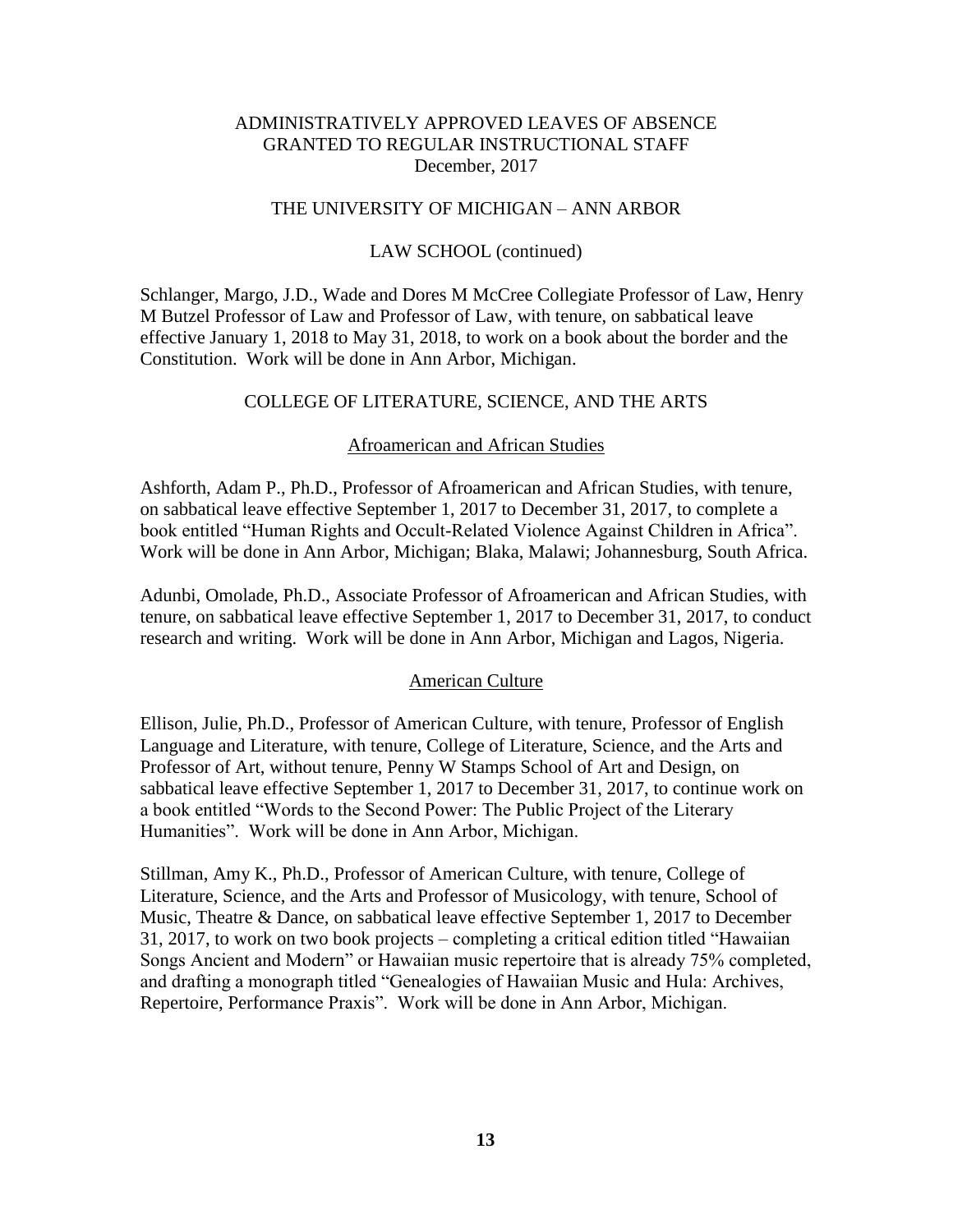# THE UNIVERSITY OF MICHIGAN – ANN ARBOR

### COLLEGE OF LITERATURE, SCIENCE, AND THE ARTS (continued)

#### American Culture (continued)

Zaborowska, Magdelena J., Ph.D., Professor of American Culture, with tenure and Professor of Afroamerican and African Studies, with tenure, on scholarly activity leave effective September 1, 2017 to August 31, 2018, to pursue a digital humanities project entitled "Archiving James Baldwin's House: Digital Writer's Museum, Chez Baldwin in St. Paul-de-Vence, France". Work will be done at the University of Michigan, Ann Arbor, Michigan.

## Anthropology

Fricke, Thomas E., Ph.D., Professor of Anthropology, with tenure, on sabbatical leave effective September 1, 2017 to August 31, 2018, to continue research and writing a book manuscript on ethnographic research in a Tamang village in Nepal. Work will be done in Ann Arbor, Michigan and Kathmandu, Nepal.

Keane Jr, Edward W., Ph.D., George Herbert Mead Collegiate Professor of Anthropology and Professor of Anthropology, with tenure, on sabbatical leave effective September 1, 2017 to December 31, 2017 and duty off campus leave effective January 1, 2018 to May 31, 2018, to continue research and write a book entitled "Semiotic Transgression in Islamic and Secular Contexts". Work will be done in Ann Arbor, Michigan.

Mueggler, Erik A., Ph.D., Professor of Anthropology, with tenure, on sabbatical leave effective September 1, 2017 to December 31, 2017, to work on a book entitled "Songs for Dead Parents: Corpse, Text, and World in Southwest China". Work will be done in Yunnan, China and Ann Arbor, Michigan.

#### Asian Languages and Cultures

Deshpande, Madhav, Ph.D., Professor of Sanskrit, Department of Asian Languages and Cultures, with tenure and Professor of Linguistics, with tenure, on duty off campus leave effective September 1, 2017 to May 31, 2018, to work on edition and translation of a Sanskrit text titled "Vedavicara" that deals with disputes among Brahmin communities and their resolutions using arguments based on Vedic scriptures. Work will be done in Campbell, California and Ann Arbor, Michigan.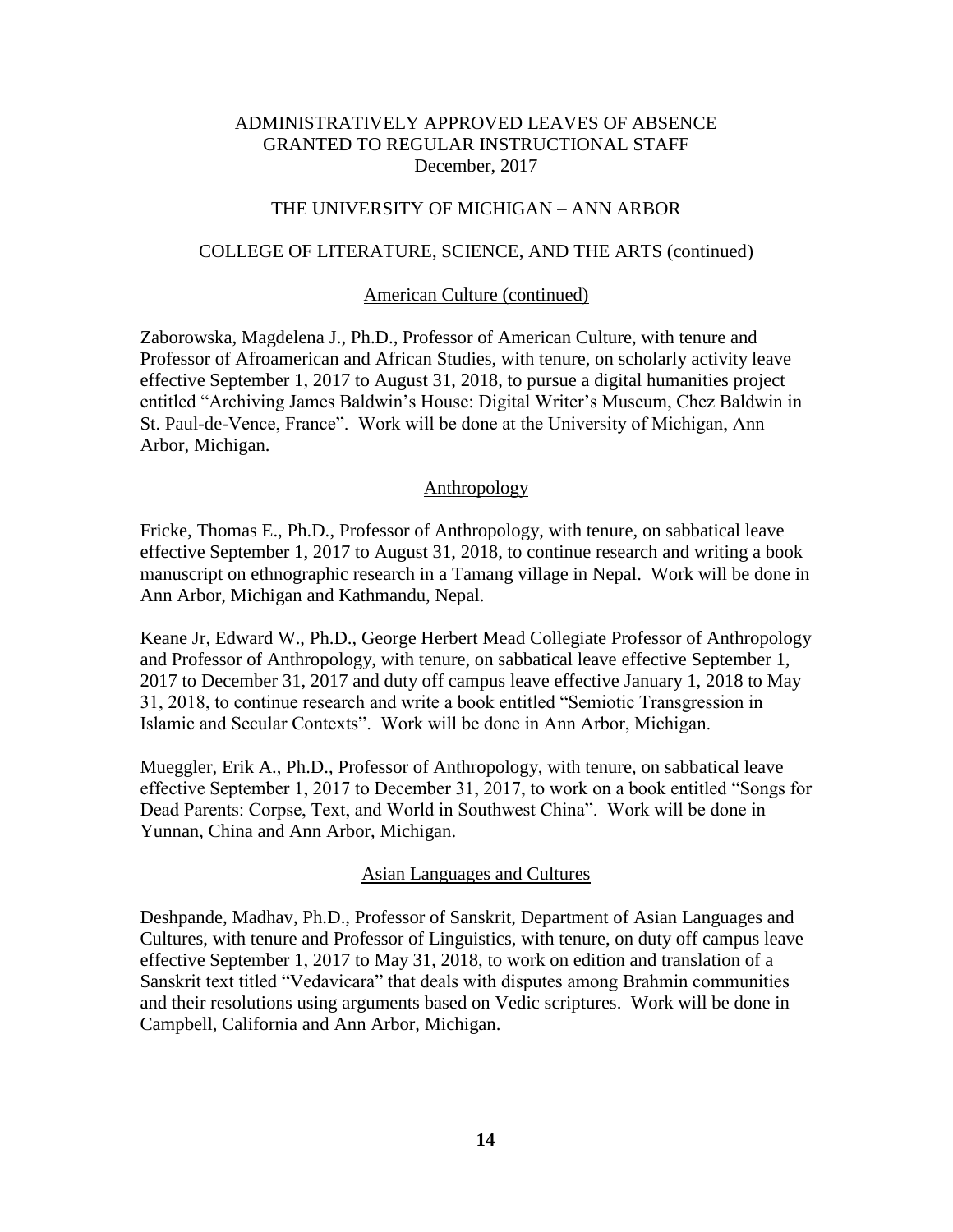# THE UNIVERSITY OF MICHIGAN – ANN ARBOR

### COLLEGE OF LITERATURE, SCIENCE, AND THE ARTS (continued)

#### Asian Languages and Cultures (continued)

De la Cruz, Deirdre L., Ph.D., Associate Professor of Asian Languages and Cultures, with tenure and Associate Professor of History, with tenure, on sabbatical leave effective September 1, 2017 to December 31, 2017 and duty off campus leave effective January 1, 2018 to May 31, 2018, to continue work on a book entitled "Spirits in a New Age". Work will be done in Ann Arbor, Michigan.

#### Astronomy

Bregman, Joel N., Ph.D., Heber D Curtis Collegiate Professor of Astronomy and Professor of Astronomy, with tenure, on sabbatical leave effective January 1, 2018 to May 31, 2018, to continue work on the gaseous content of galaxies, clusters of galaxies and the Universe, as well as participate in the Arcus development. Work will be done at the University of Colorado, Boulder, Colorado; University of California, Santa Cruz, California; Institut d'Astrophysique de Paris; The Royal Observatory, Edinburgh; Institute for Astronomy, Cambridge, United Kingdom and Smithsonian Astrophysical Observatory, Cambridge, Massachusetts.

Monnier, John D., Ph.D., Professor of Astronomy, with tenure, on sabbatical leave effective January 1, 2018 to May 31, 2018, to work on the construction and commissioning of two astronomical instrumentation projects. Work will be done at the University of Michigan, Ann Arbor, Michigan.

#### Chemistry

Stephenson, Corey, Ph.D., Professor of Chemistry, with tenure, on duty off campus leave effective September 1, 2017 to December 31, 2017, to collaborate and work on a newly funded project. Work will be done at the University of Michigan, Ann Arbor, Michigan; University of New South Wales, Sydney, Australia; Australia Osaka University, Queensland, Australia and the Japan and Nanyang Technical University, Singapore.

Biteen-Johnsen, Julie, Ph.D., Associate Professor of Chemistry, with tenure and Associate Professor of Biophysics, without tenure, on sabbatical leave effective September 1, 2017 to December 31, 2017, to develop strong collaborations and generate preliminary data for new, interdisciplinary projects. Work will be done at the University of California, La Jolla, California.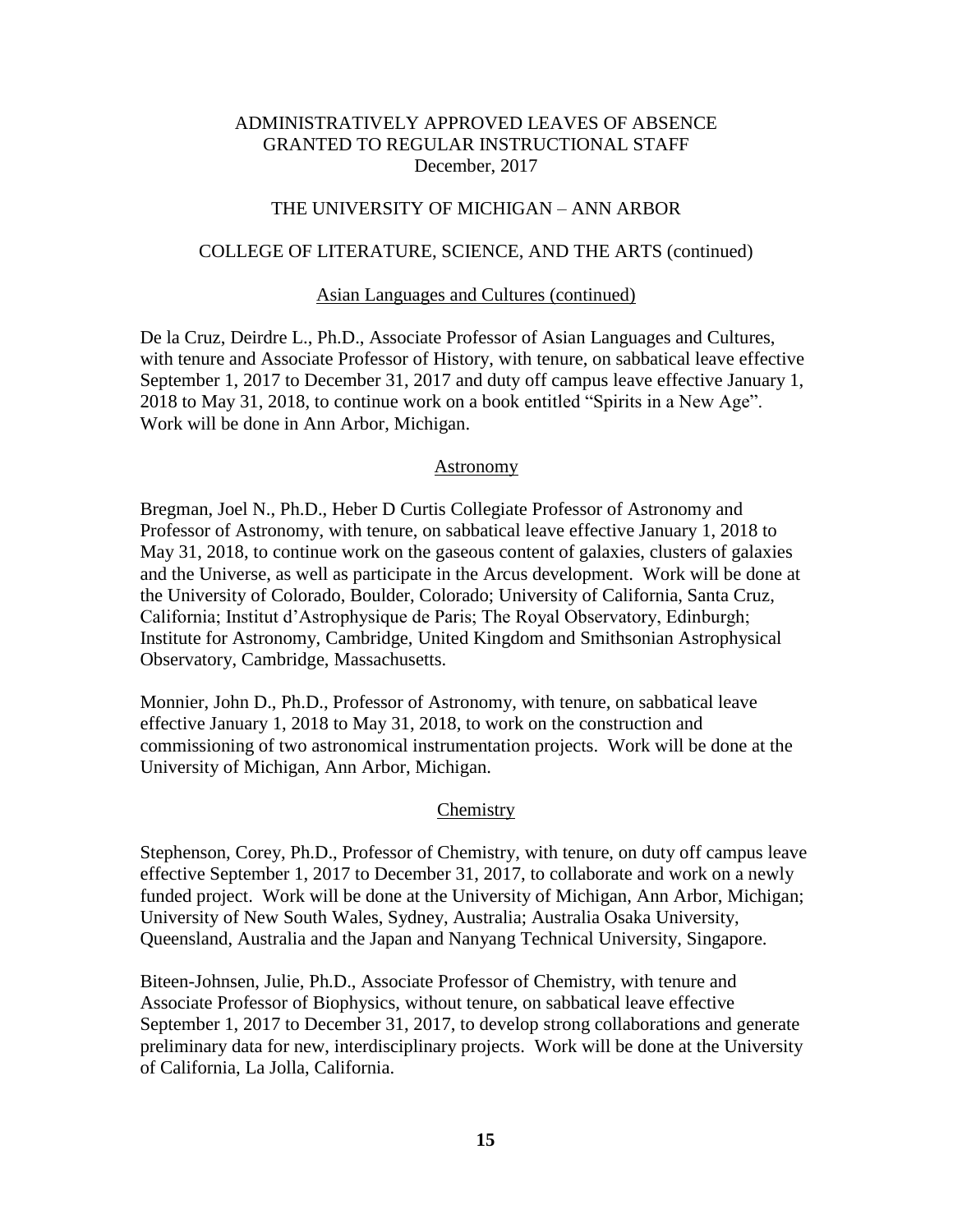# THE UNIVERSITY OF MICHIGAN – ANN ARBOR

### COLLEGE OF LITERATURE, SCIENCE, AND THE ARTS (continued)

#### Chemistry (continued)

Schindler, Corinna, Ph.D., Assistant Professor of Chemistry, on duty off campus leave effective September 1, 2017 to December 1, 2017, to conduct a tenure tour and give talks as several universities. Work will be done in Germany; Switzerland and the United States.

#### Classical Studies

Forsdyke, Sara L., Ph.D., Professor of Greek and Latin, Department of Classical Studies, with tenure and Professor of History, without tenure, on duty off campus leave effective September 1, 2017 to December 31, 2017, to write a book on slavery in ancient Greece, as well as supervising a number of undergraduate and graduate students writing theses/dissertations. Work will be done in Ann Arbor, Michigan.

Terrenato, Nicola, Ph.D., Ester B Van Deman Collegiate Professor of Roman Studies and Professor of Classical Archaeology, Department of Classical Studies, with tenure, on scholarly activity leave effective September 1, 2017 to December 31, 2017, to work on Gabii Digital Publication. Work will be done at the University of Michigan, Ann Arbor, Michigan.

Das, Aileen, Ph.D., Assistant Professor of Classical Studies, on scholarly activity leave effective September 1, 2017 to May 31, 2018, to complete a monograph, preparing an English translation of a medieval Arabic translation of a lost Greek text, and completing an article project. Work will be done at the University of Michigan, Ann Arbor, Michigan.

#### Communication Studies

Campbell, Scott W., Ph.D., Constance F and Arnold C Pohs Endowed Professor of Telecommunications and Professor of Communication Studies, with tenure, on sabbatical leave effective January 1, 2018 to May 31, 2018, to begin development into a theoretical article on "finding solitude in an era of perpetual contact". Work will be done in Ann Arbor, Michigan.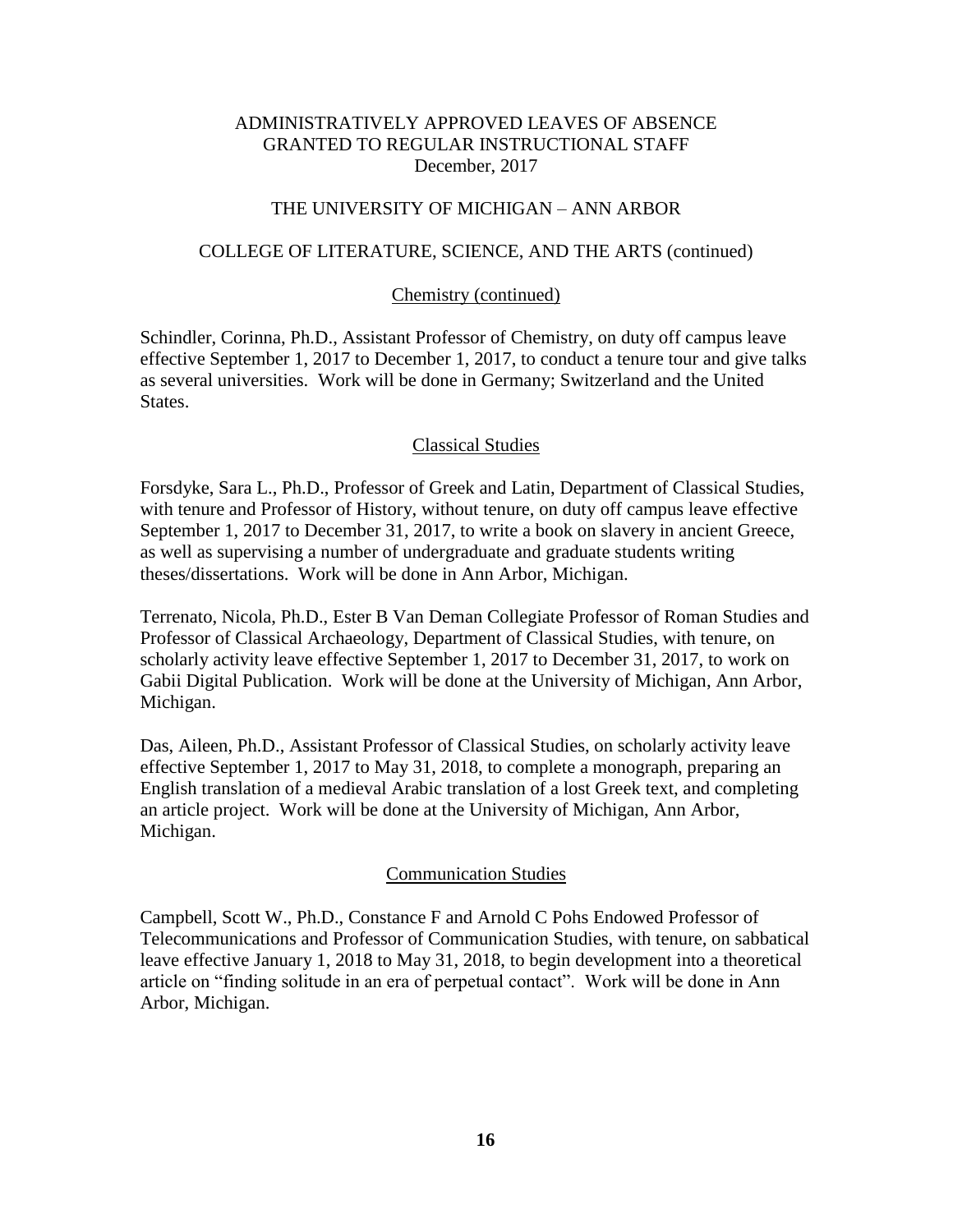# THE UNIVERSITY OF MICHIGAN – ANN ARBOR

### COLLEGE OF LITERATURE, SCIENCE, AND THE ARTS (continued)

#### Communication Studies (continued)

Hussain, Muzammil M., B.S., Assistant Professor of Communication Studies, on duty off campus leave effective January 1, 2018 to May 31, 2018, to work on a book entitled "Internet Freedom Advocacy and the Digital Technocrats". Work will be done in Ann Arbor, Michigan; Washington, District of Columbia; India and China.

#### Economics

Brown, Charles C., Ph.D., Professor of Economics, with tenure, on sabbatical leave effective September 1, 2017 to December 31, 2017, to continue research on the contrasts labor market outcomes of salaried and hourly workers. Work will be done in Ann Arbor, Michigan.

Cravino, Javier, Ph.D., Assistant Professor of Economics, on duty off campus leave effective January 1, 2018 to May 31, 2018, to complete and publish working papers. Work will be done in Ann Arbor, Michigan.

Sotelo, Sebastian, Ph.D., Assistant Professor of Economics, on duty off campus leave effective January 1, 2018 to May 31, 2018, to work on three current research agendas. Work will be done in Ann Arbor, Michigan.

#### Earth and Environmental Sciences

Blum, Joel D., Ph.D., Jerry Keeler Distinguished University Professor of Earth and Environmental Sciences, Arthur F Thurnau Professor, John D MacArthur Professor of Earth and Environmental Sciences, Professor of Earth and Environmental Sciences, with tenure, Professor of Chemistry, without tenure and Professor of Ecology and Evolutionary Biology, without tenure, on sabbatical leave effective September 1, 2017 to December 31, 2017, to explore the theory behind mercury isotope fractionation mechanisms and investing novel applications of these signals across a wide range of sciences. Work will be done at the University of California, Berkeley, California.

Smith, Selena Y., Ph.D., Assistant Professor of Earth and Environmental Sciences and Assistant Professor of Program in the Environment, on duty off campus leave effective September 1, 2017 to December 31, 2017, to begin growth chamber experiments, work with the microCT, develop activities and finish papers. Work will be done in Ann Arbor, Michigan.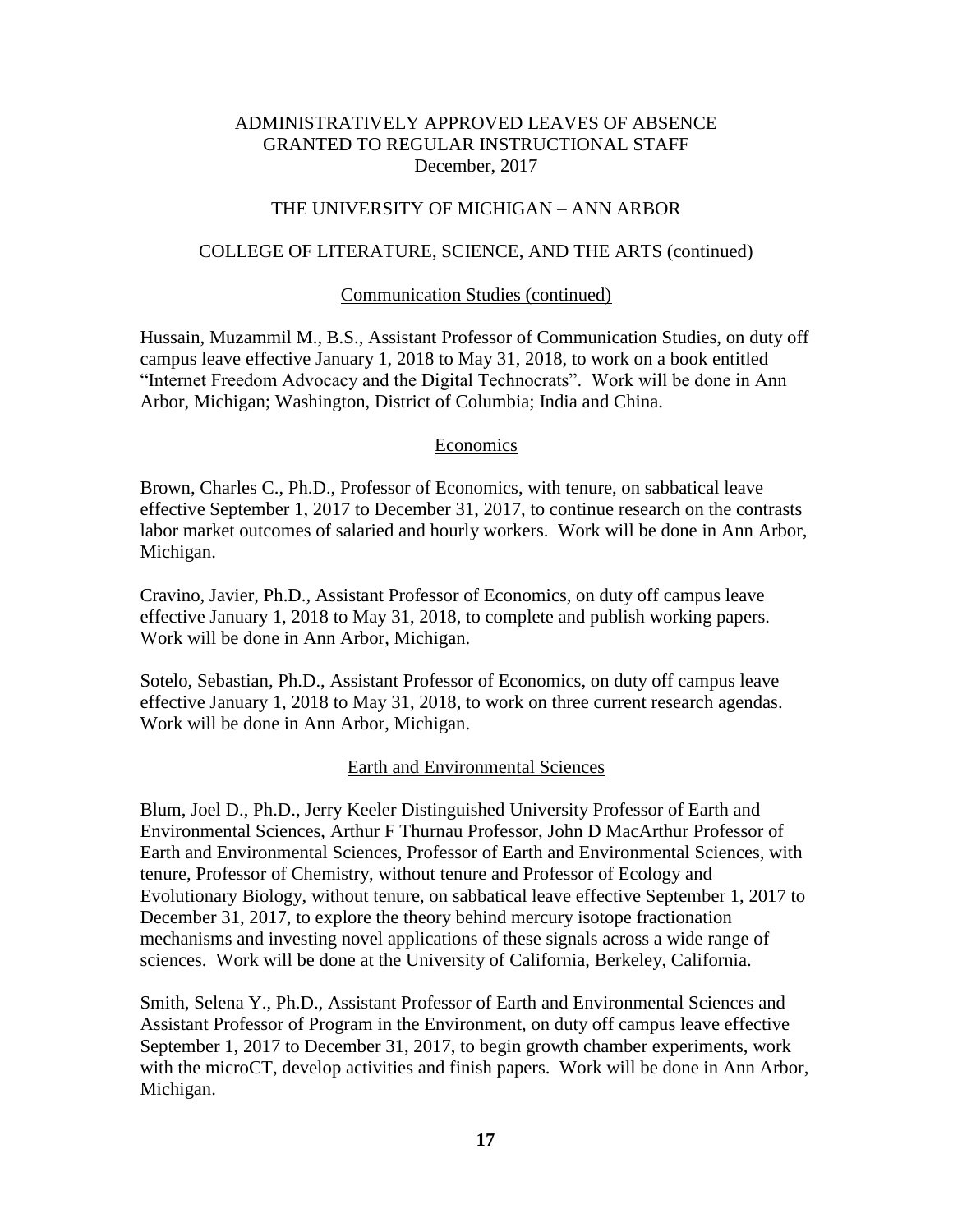# THE UNIVERSITY OF MICHIGAN – ANN ARBOR

### COLLEGE OF LITERATURE, SCIENCE, AND THE ARTS (continued)

#### Economics

Kilian, Lutz, Ph.D., Professor of Economics, with tenure, on sabbatical leave effective September 1, 2017 to December 31, 2017, to conduct research on econometrics, macroeconomics, energy markets and their interaction. Work will be done at the University of Michigan, Ann Arbor, Michigan.

Hagemann, Andreas, Ph.D., Assistant Professor of Economics, on duty off campus leave effective January 1, 2018 to May 31, 2018, to develop new tools for inference on treatment effects and other parameters of interest in the presence of data clusters. Work will be done at the University of California, Berkeley, California and the University College London.

#### English Language and Literature

Hawes, Clement C., Ph.D., Professor of English Language and Literature, with tenure and Professor of History, with tenure, on scholarly activity leave effective September 1, 2017 to December 31, 2017, to complete a monograph on Jonathan Swift, SCALE WARS. Work will be done in Ann Arbor, Michigan and London, England.

Kasischke, Laura K., M.F.A., Allan Seager Collegiate Professor of English Language and Literature, Professor of English Language and Literature, with tenure and Professor in the Residential College, without tenure, on scholarly activity leave effective September 1, 2017 to December 31, 2017, to continue work on a book length poem. Work will be done in Ann Arbor, Michigan.

Pinch, Adela N., Ph.D., Professor of English Language and Literature and Women's Studies, Department of English Language and Literature, with tenure, on scholarly activity leave effective September 1, 2017 to May 31, 2018, to complete a book entitled "Victorian Fiction and the Location of Experience". Work will be done at the Harvard University, Cambridge, Massachusetts.

Schoenfeldt, Michael C., Ph.D., John R Knott Jr Collegiate Professor of English Language and Literature and Professor of English Language and Literature, with tenure, on duty off campus leave effective September 1, 2017 to May 31, 2018, to complete a book entitled "Reading Seventeenth-Century Poetry, for Blackwells". Work will be done in Ann Arbor, Michigan and Cambridge, England.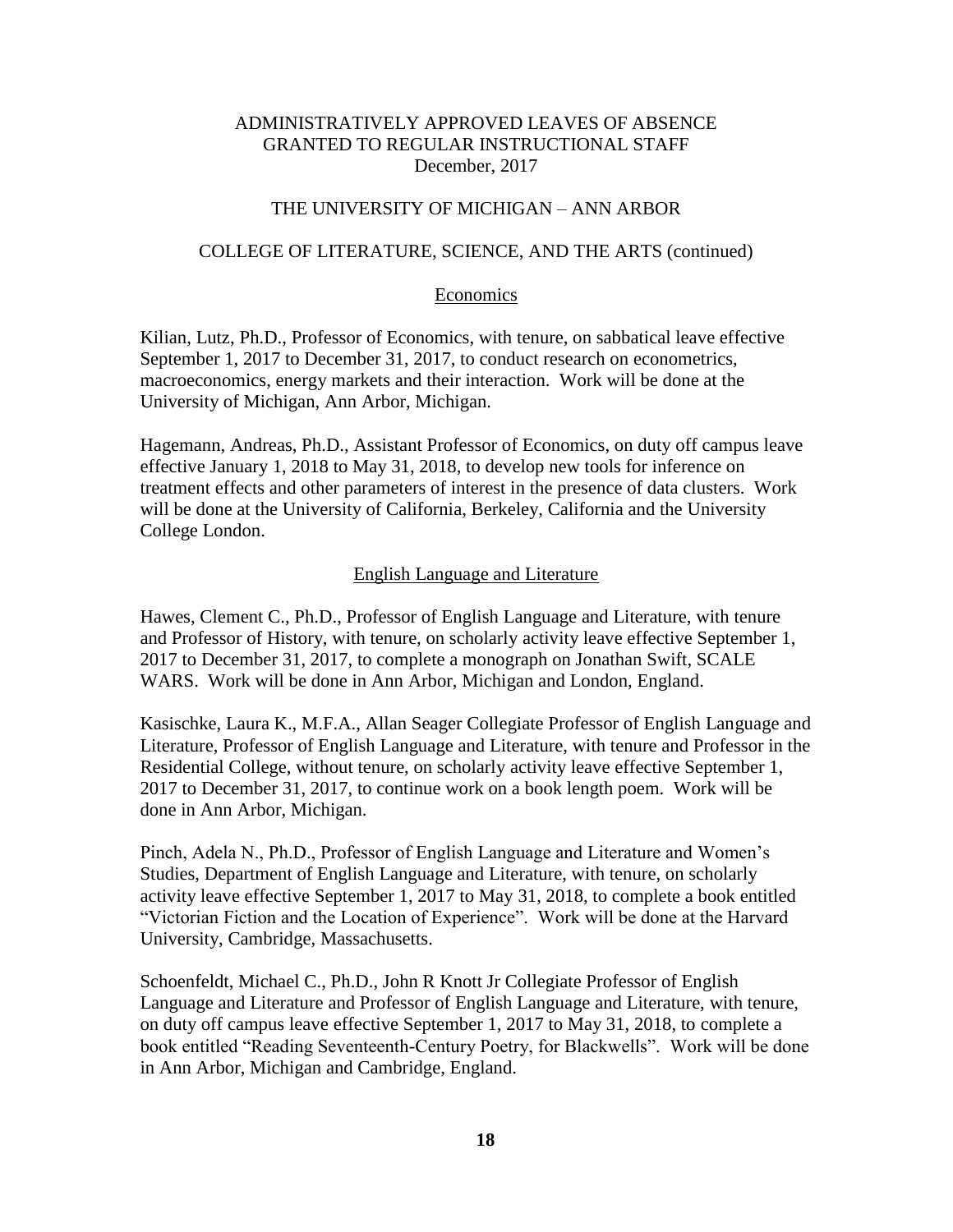# THE UNIVERSITY OF MICHIGAN – ANN ARBOR

# COLLEGE OF LITERATURE, SCIENCE, AND THE ARTS (continued)

## English Language and Literature (continued)

Smith, Sidonie A., Ph.D., Professor of English Language and Literature, with tenure and Professor of Women's Studies, without tenure, on sabbatical leave effective September 1, 2017 to December 31, 2017 and duty off campus leave effective January 1, 2018 to May 31, 2018, to hold lecturer's off a book entitled "A Manifesto for the Humanities: Transforming Doctoral Education in Good Enough Time". Work will be done in Ann Arbor, Michigan and Chicago, Illinois.

Whitier-Ferguson, John A., Ph.D., Arthur F Thurnau Professor and Professor of English Language and Literature, with tenure, on duty off campus leave effective September 1, 2017 to May 31, 2018, to accept a visiting faculty program appointment. Work will be done at the United States Air Force Academy, Colorado Springs, Colorado.

Lyons, Scott R., Ph.D., Associate Professor of American Culture, with tenure and Associate Professor of English Language and Literature, with tenure, on scholarly activity leave effective September 1, 2017 to December 31, 2017, to work on a book entitled "The Postindian Condition: Native American Literature in the Modern World". Work will be done in Ann Arbor, Michigan.

Tapia, Ruby C.M., Ph.D., Associate Professor of English Language and Literature, with tenure and Associate Professor of Women's Studies, with tenure, on scholarly activity leave effective September 1, 2017 to May 31, 2018, to conduct research and write a book entitled "The Camera in the Cage: Prison Photography and the Abject Sentimentality of the Exception". Work will be done in Ann Arbor, Michigan.

## Germanic Languages and Literatures

Weineck, Silke-Maria, Ph.D., Professor of Germanic Languages and Literatures, with tenure and Professor of Comparative Literature, with tenure, on extended sick leave effective October 20, 2017 to December 31, 2017.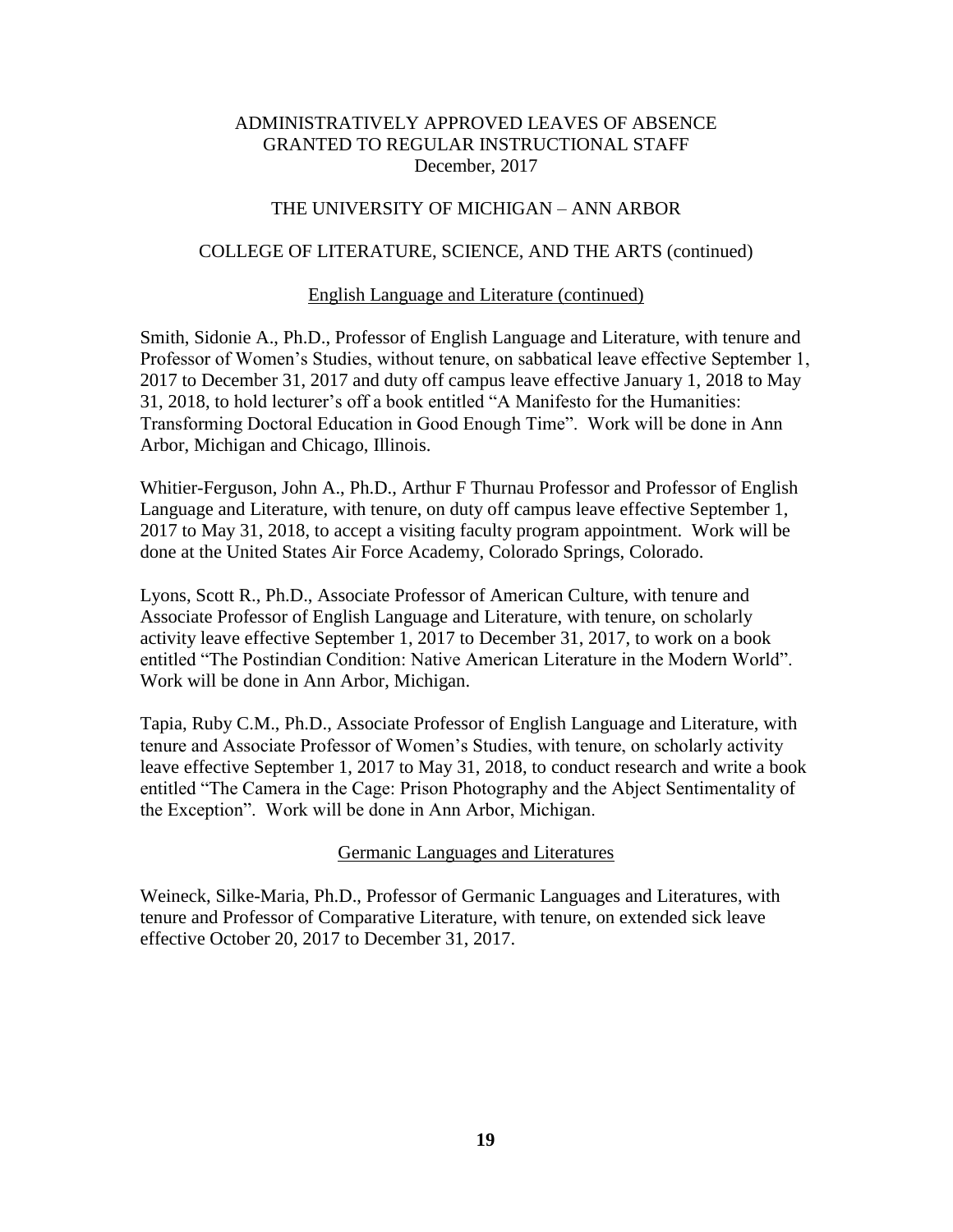# THE UNIVERSITY OF MICHIGAN – ANN ARBOR

### COLLEGE OF LITERATURE, SCIENCE, AND THE ARTS (continued)

#### **History**

Canning, Kathleen M., Ph.D., Sonya O Rose Collegiate Professor of History, Arthur F Thurnau Professor, Professor of History, with tenure, Professor of Women's Studies, without tenure and Professor of Germanic Languages and Literatures, without tenure, on duty off campus leave effective September 1, 2017 to December 31, 2017, to advance three ongoing writing projects. Work will be done in Ann Arbor, Michigan.

Cole, Juan R., Ph.D., Richard P Mitchell Collegiate Professor of History and Professor of History, with tenure, on sabbatical leave effective September 1, 2017 to December 31, 2017, to continue research and writing of a book entitled "The Idea of Peace in the Qur'an". Work will be done in Ann Arbor, Michigan and Los Angeles, California.

Cook Jr., James W., Ph.D., Professor of American Culture, without tenure and Professor of History, with tenure, on duty off campus leave effective September 1, 2017 to December 31, 2017, to complete a book. Work will be done in Ann Arbor, Michigan.

Lieberman, Victor B., Ph.D., Raoul Wallenberg Distinguished University Professor of History and Professor of History, with tenure, on sabbatical leave effective September 1, 2017 to December 31, 2017, to continue writing a book entitled "Why Were Nationalism and Democracy European? Ethnicity and Loyalty in Asia and Europe c. 1300-1850". Work will be done in Ann Arbor, Michigan.

Northrop, Douglas T., Ph.D., Professor of Near Eastern Studies, without tenure and Professor of History, with tenure, on scholarly activity leave effective September 1, 2017 to December 31, 2017, to write a book on the history of earthquakes in modern Eurasia. Work will be done at the University of Michigan, Ann Arbor, Michigan.

Scott, Rebecca J., Ph.D., Arthur F Thurnau Professor, Charles Gibson Distinguished University Professor of History, Professor of History, with tenure, College of Literature, Science, and the Arts and Professor of Law, with tenure, Law School, on sabbatical leave effective September 1, 2017 to December 31, 2017, to further develop and revision of an article on the campaign against labor; completion of an article entitled "Luisa Coleta and the Capuchin Friar: The Final Sacraments behind a Suit for Freedom" and complete a book entitled "Unlawful Powers: The Making and Breaking of Property in Persons". Work will be done in Ann Arbor, Michigan.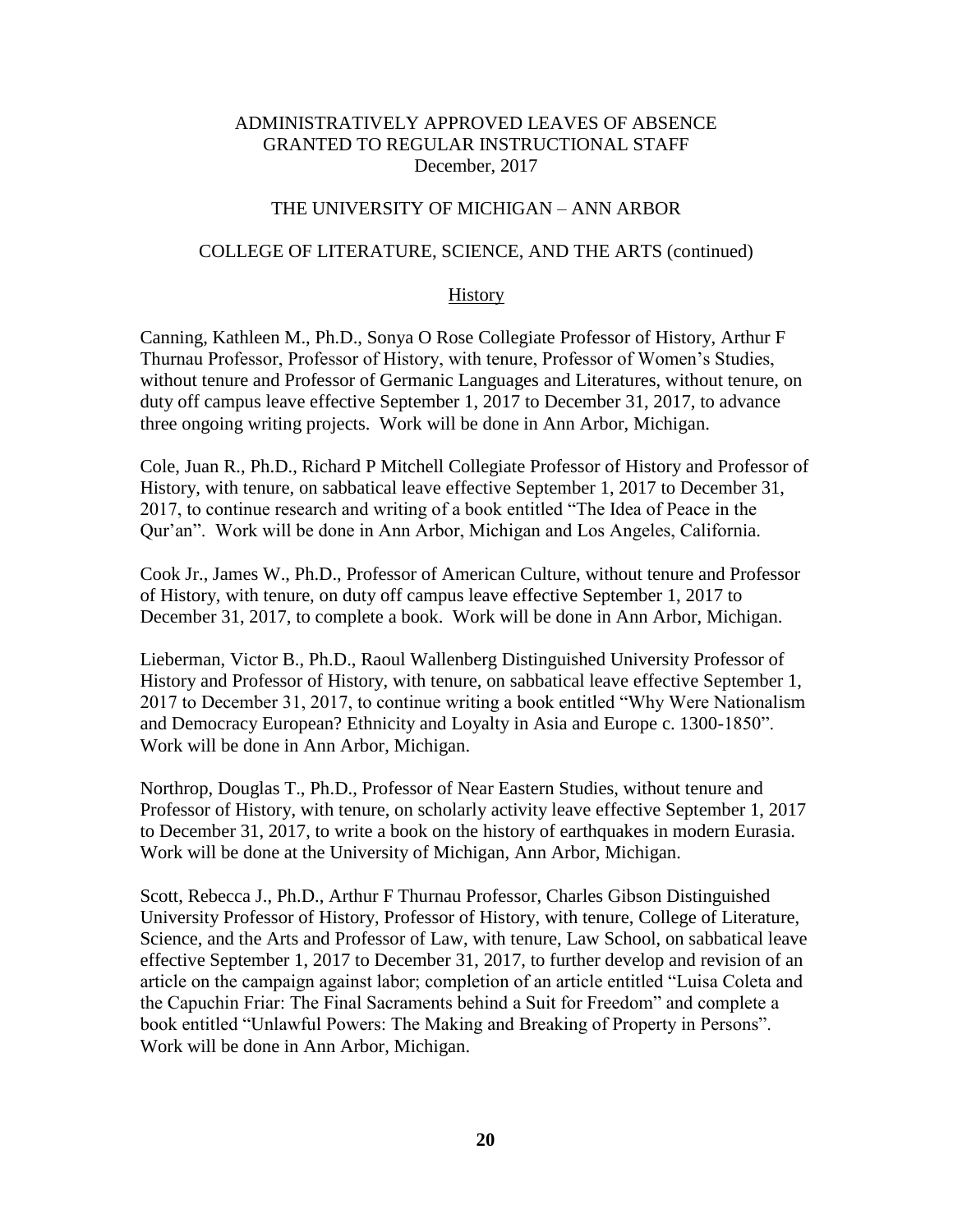# THE UNIVERSITY OF MICHIGAN – ANN ARBOR

## COLLEGE OF LITERATURE, SCIENCE, AND THE ARTS (continued)

### History (continued)

Squatriti, Paolo, Ph.D., Professor of History, with tenure, Professor of Romance Languages and Literatures, with tenure, College of Literature, Science, and the Arts and Professor of Environment, with tenure, College of Literature, Science, and the Arts and School of Natural Resources and Environment, on scholarly activity leave effective September 1, 2017 to August 31, 2018, to complete a short book on the history of cultivated plants and weeds during the early Middle Ages in Europe. Work will be done in Ann Arbor, Michigan and Rome.

Alberto, Paulina L., Ph.D., Associate Professor of History, with tenure and Associate Professor of Spanish, Department of Romance Languages and Literatures, with tenure, on scholarly activity leave effective September 1, 2017 to August 31, 2018, to write a book manuscript entitled "Black Legend: The Unexpected Story of 'El Negro Raul' and the Untold History of Race in Argentina". Work will be done in Ann Arbor, Michigan.

Cassel, Par K., Ph.D., Associate Professor of History, with tenure, on sabbatical leave effective September 1, 2017 to December 31, 2017, to continue work on a project "Sovereignty in China: The Careers of a Concept". Work will be done in Lexington, Kentucky.

Neis, Rachel, Ph.D., Jean and Samuel Frankel Professor of Rabbinic Literature, Associate Professor of Judaic Studies, with tenure and Associate Professor of History, with tenure, on scholarly activity leave effective September 1, 2017 to May 31, 2018, to complete an article entitled "The Matter of Species and Reproduction in Jewish Antiquity". Work will be done at the University of Michigan, Ann Arbor, Michigan.

Pincus, Leslie B., Ph.D., Associate Professor of History, with tenure, on duty off campus leave effective September 1, 2017 to December 31, 2017, to work on revising and expanding several published and unpublished essays with an eye to assembling them in a book-length study of a genealogy of social movements in Japan across the  $20<sup>th</sup>$  century. Work will be done in Ann Arbor, Michigan.

Young, Jason R., Ph.D., Associate Professor of History, with tenure, on duty off campus leave effective January 1, 2018 to May 31, 2018, to conduct research toward a booklength study, tentatively titled "To Make the Slave Anew: Art and the Politics of Authenticity". Work will be done in Georgia and South Carolina.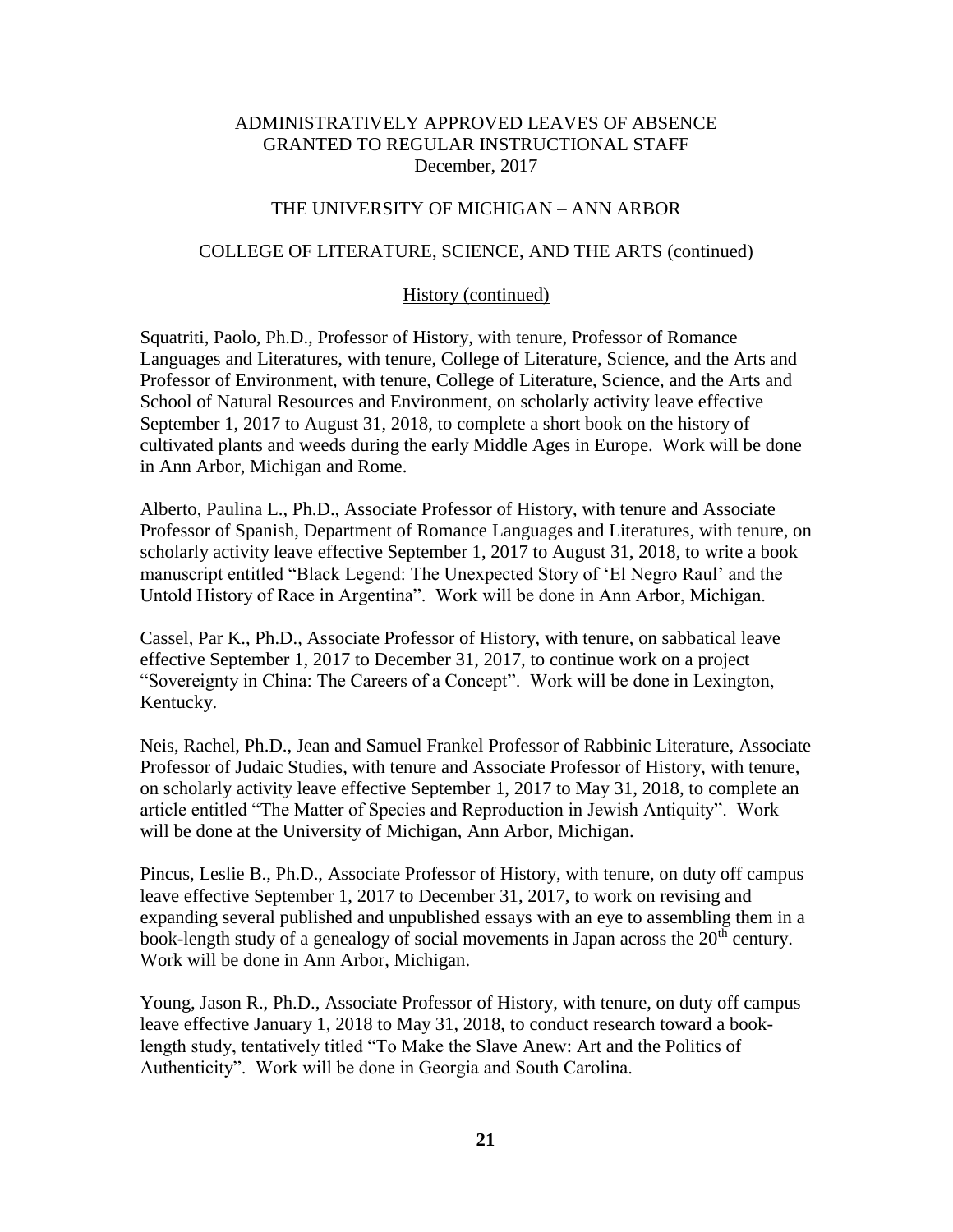# THE UNIVERSITY OF MICHIGAN – ANN ARBOR

## COLLEGE OF LITERATURE, SCIENCE, AND THE ARTS (continued)

### History of Art

Holmes, Megan L., Ph.D., Professor of History of Art, with tenure, on scholarly activity leave effective September 1, 2017 to May 31, 2018, to work on a book project entitled "Scratching the Surface: The Marking and Transformation of Panel Paintings in Late Medieval and Early Modern Italy, 1250-1550". Work will be done at the National Gallery of Art, Washington, District of Columbia.

Potts, Alexander D., Ph.D., Max Loehr Collegiate Professor of the History of Art and Professor of History of Art, with tenure, on sabbatical leave effective September 1, 2017, to continue work on a book entitled "Picturing the Social". Work will be done in Ann Arbor, Michigan.

Powers, Martin J., Ph.D., Sally Michelson Davidson Professor of Chinese Arts and Cultures and Professor of History of Art, with tenure, on sabbatical leave effective September 1, 2017 to December 31, 2017, to complete a manuscript on picturing justice in early modern China and England. Work will be done in Ann Arbor, Michigan and Washington, District of Columbia.

Siegfried, Susan L, Ph.D., Denise Riley Collegiate Professor of the History of Art and Women's Studies, Professor of History of Art, with tenure and Professor of Women's Studies, without tenure, on sabbatical leave effective September 1, 2017 to May 31, 2018, to continue work on a book on Fashion and Costume in the Visual Culture of Nineteenth-Century Europe. Work will be done in Ann Arbor, Michigan; London, United Kingdom and Paris, France.

Gruber, Christiane J., Ph.D., Associate Professor of Islamic Art, Department of History of Art, with tenure, on duty off campus leave effective September 1, 2017 to May 31, 2018, to write a book on Turkish resistance visual culture based in Istanbul, Turkey. Work will be done in Istanbul, Turkey.

#### Linguistics

Duanmu, San, Ph.D., Professor of Linguistics, with tenure, on sabbatical leave effective September 1, 2017 to December 31, 2017, to write a book on prosody. Work will be done in Ann Arbor, Michigan.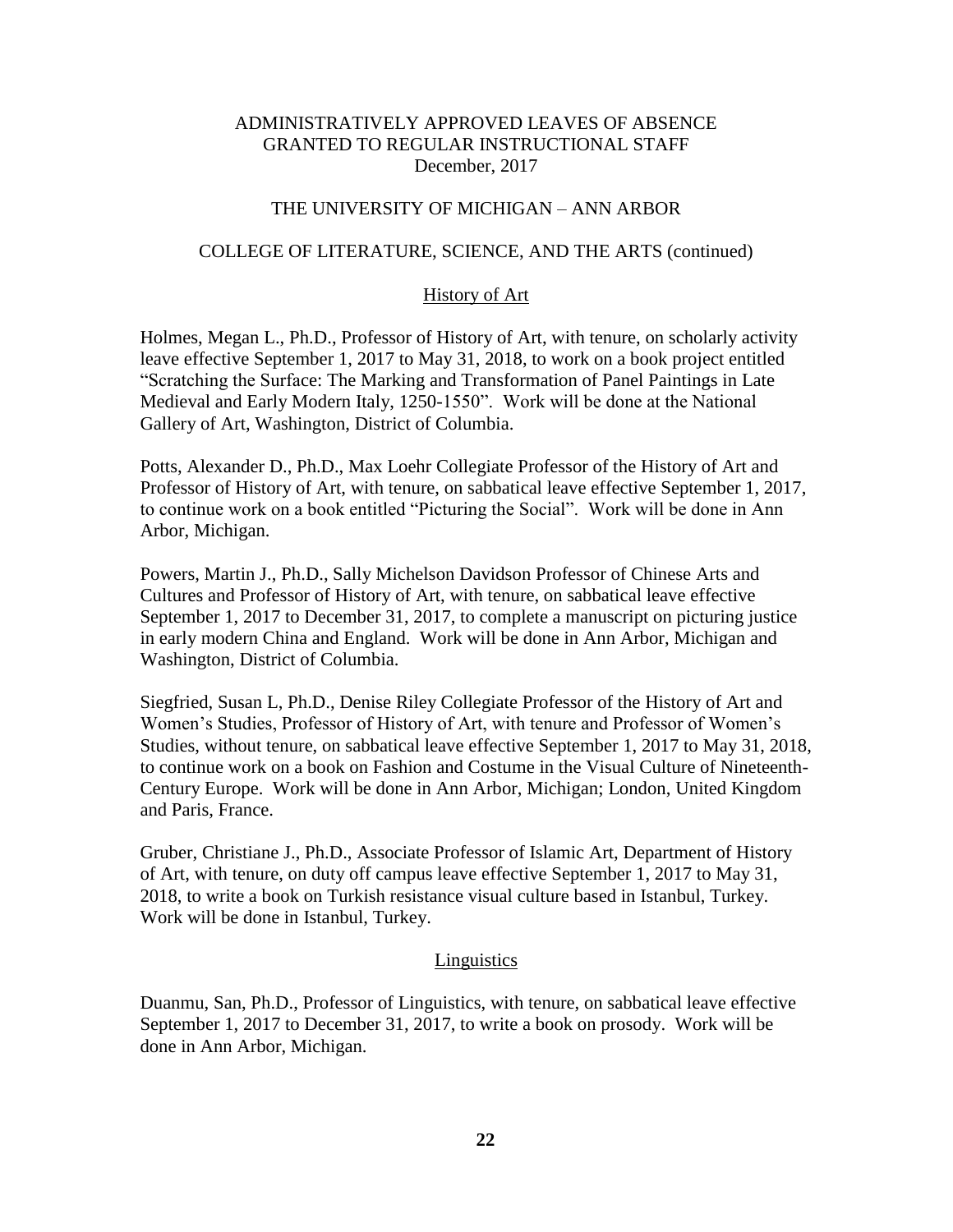# THE UNIVERSITY OF MICHIGAN – ANN ARBOR

### COLLEGE OF LITERATURE, SCIENCE, AND THE ARTS (continued)

#### Linguistics (continued)

Keshet, Ezra R., Ph.D., Associate Professor of Linguistics, with tenure and Associate Professor of Philosophy, without tenure, on sabbatical leave effective September 1, 2017 to December 31, 2017, to continue work on a series of projects related to an area of linguistic semantics knows as "dynamic semantics" and work on completion of papers and articles. Work will be done at the University of Michigan, Ann Arbor, Michigan.

#### Mathematics

Baik, Jinho, Ph.D., Professor of Mathematics, with tenure, on sabbatical leave effective September 1, 2017 to December 31, 2017, to continue research on spin glasses. Work will be done at the University of Michigan, Ann Arbor, Michigan.

Blass, Andreas R., Ph.D., Professor of Mathematics, with tenure, on extended sick leave effective October 13, 2017 to December 31, 2017.

Hochster, Melvin, Ph.D., Jack E McLaughlin Distinguished University Professor of Mathematics and Professor of Mathematics, with tenure, on sabbatical leave effective January 1, 2018 to May 31, 2018, to continue research on bounds for projective dimension, properties and existence of lim Cohen-Macaulay sequences, existence of analogues of tight closure in mixed characteristic, homogeneous equational tight closure, as well as to revise several manuscripts that are part of a joint research project. Work will be done in Ann Arbor, Michigan.

Rudelson, Mark, Ph.D., Professor of Mathematics, with tenure, on duty off campus leave effective September 1, 2017 to December 31, 2017 and scholarly activity leave effective January 1, 2018 to May 31, 2018, to participate in the semester-long program in Geometric Functional Analysis and Applications. Work will be done at the Mathematical Sciences Research Institute, Berkeley, California and the Weizmann Institute of Science, Rehovot, Israel.

Scott, G. Peter, Ph.D., Professor of Mathematics, with tenure, on phased retirement effective September 1, 2017 to May 31, 2018 and duty off campus leave effective January 1, 2018 to May 31, 2018, to complete two large papers. Work will be done at the University of Melbourne, Melbourne, Australia; University of Mexico, Mexico City, Mexico and the University of California, Davis, California.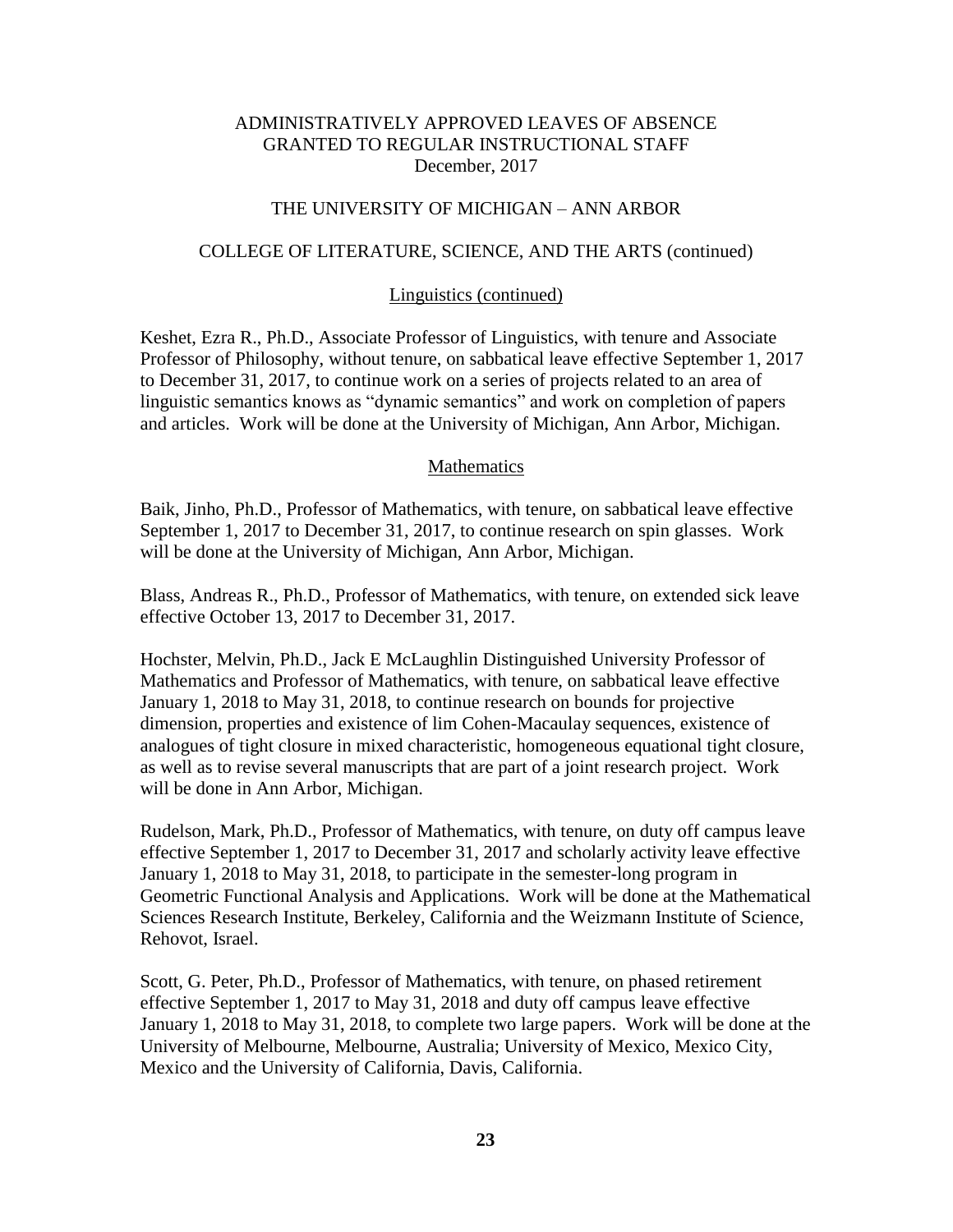# THE UNIVERSITY OF MICHIGAN – ANN ARBOR

# COLLEGE OF LITERATURE, SCIENCE, AND THE ARTS (continued)

# Mathematics (continued)

Simon, Carl P., Ph.D., Professor of Mathematics, with tenure, Professor of Complex Systems, without tenure, College of Literature, Science, and the Arts and Professor of Public Policy, with tenure, Gerald R Ford School of Public Policy, on duty off campus leave effective January 1, 2018 to May 31, 2018, to continue research on mathematical models of the spread of crime; smoking initiation; life history of Great Lakes salmon; contagiousness of HIV; spread of gun violence; contagiousness of asymptomatic gonorrhea and math model robustness. Work will be done at the University of Michigan, Ann Arbor, Michigan.

Stembridge, John R., Ph.D., Professor of Mathematics, with tenure, on duty off campus leave effective January 1, 2018 to May 31, 2018, to work on projects related to combinatorial representation theory and finish an expository monograph. Work will be done in Ann Arbor, Michigan.

Strauss, Martin J., Ph.D., Professor of Mathematics, with tenure, College of Literature, Science, and the Arts and Professor of Electrical Engineering and Computer Science, with tenure, College of Engineering, on sabbatical leave effective January 1, 2018 to May 31, 2018, to write up Math activities of the last few years in kinesthetic and manipulatives. Work will be done at the University of Michigan, Ann Arbor, Michigan.

Winter, David J., Ph.D., Professor of Mathematics, with tenure on extended sick leave effective October 13, 2017 to December 31, 2017.

# Molecular, Cellular and Developmental Biology

Nandakumar, Jayakrishnan, Ph.D., Assistant Professor of Molecular, Cellular and Developmental Biology, on duty off campus leave effective September 1, 2017 to December 31, 2017, to submit, revise and publish at least two papers that are currently in the manuscript preparation phase. Work will be done in Ann Arbor, Michigan.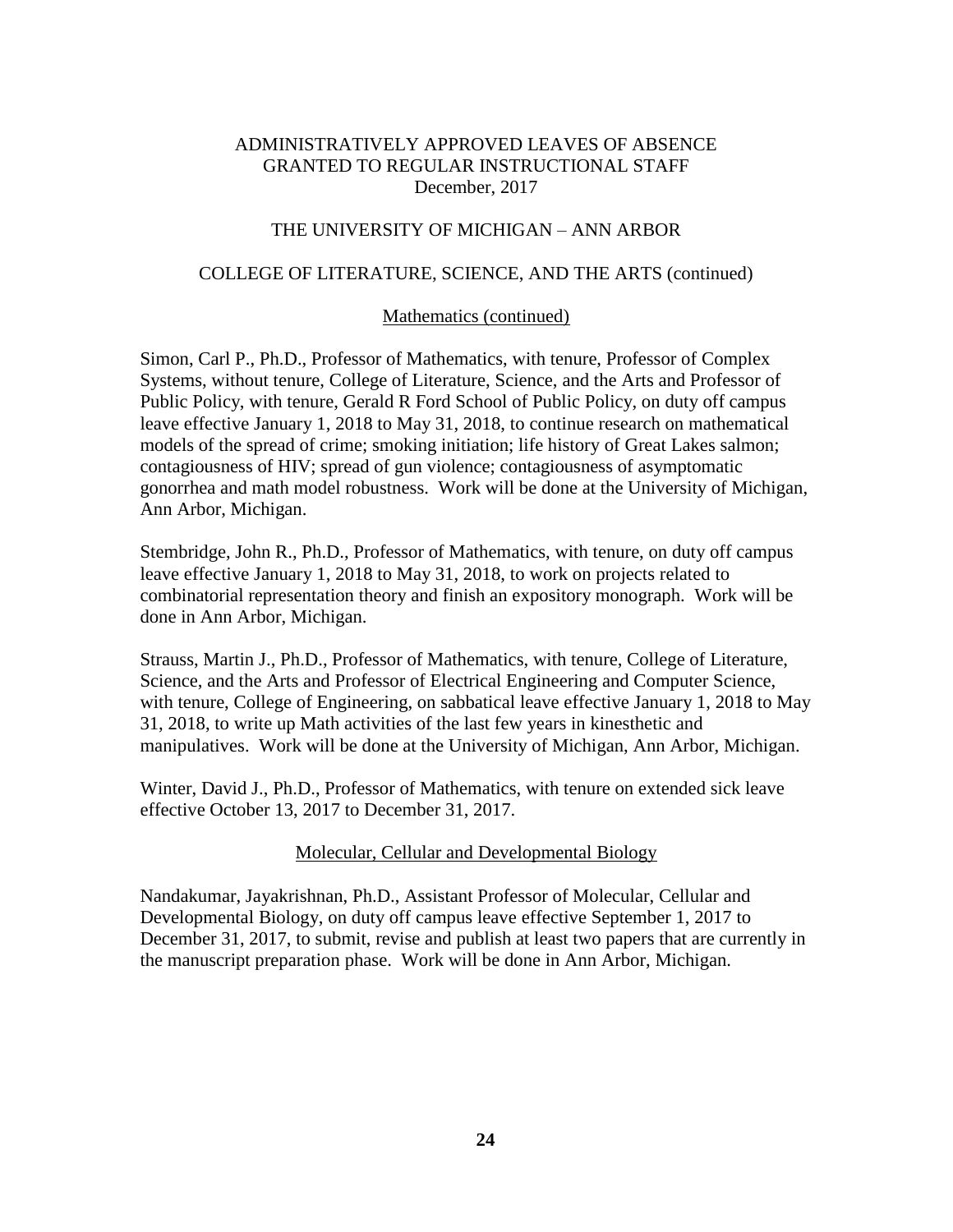# THE UNIVERSITY OF MICHIGAN – ANN ARBOR

## COLLEGE OF LITERATURE, SCIENCE, AND THE ARTS (continued)

#### Near Eastern Studies

Bardakjian, Kevork B., D.Phil., Marie Manoogian Professor of Armenian Languages and Literatures, Professor of Armenian Languages and Literature, Department of Near Eastern Studies, with tenure and Professor of Slavic Languages and Literatures, with tenure, on duty off campus leave effective September 1, 2017 to May 31, 2018, to complete and prepare for publication an Armenian chronicle of the first half of the 17<sup>th</sup> century. Work will be done in Ann Arbor, Michigan; Yerevan, Armenia; Venice, Italy and Istanbul, Turkey.

Eliav, Yaron Z., Ph.D., Associate Professor of Rabbinic Literature, Department of Near Eastern Studies, with tenure, on sabbatical leave effective September 1, 2017 to December 31, 2017, to complete a book manuscript entitled "A Jew in the Roman Bathhouse: The Poetics of Cultural Interaction in the Roman Mediterranean". Work will be done in Ann Arbor, Michigan.

## Organizational Studies

Soderstrom, Sara B., Ph.D., Assistant Professor of Organizational Studies and Assistant Professor of Program in the Environment, on duty off campus leave effective September 1, 2017 to December 31, 2017, to write and revision of research papers based on three different projects, dissertation work; data collected as part of an MCubed project and two papers based on data collected about the Climate Corps Fellowship. Work will be done in Ann Arbor, Michigan.

## Philosophy

Jacobson, Daniel, Ph.D., Professor of Philosophy, with tenure, on sabbatical leave effective September 1, 2017 to December 31, 2017, to complete a manuscript entitled "Reconstructing John Stuart Mill". Work will be done at the University of Michigan, Ann Arbor, Michigan.

Schmaltz, Tad M., Ph.D., Professor of Philosophy, with tenure, on sabbatical leave effective September 1, 2017 to December 31, 2017, to work on a book project entitled "Early Modern Metaphysics and the Material World: Suarez, Descartes, Spinoza". Work will be done in Ann Arbor, Michigan.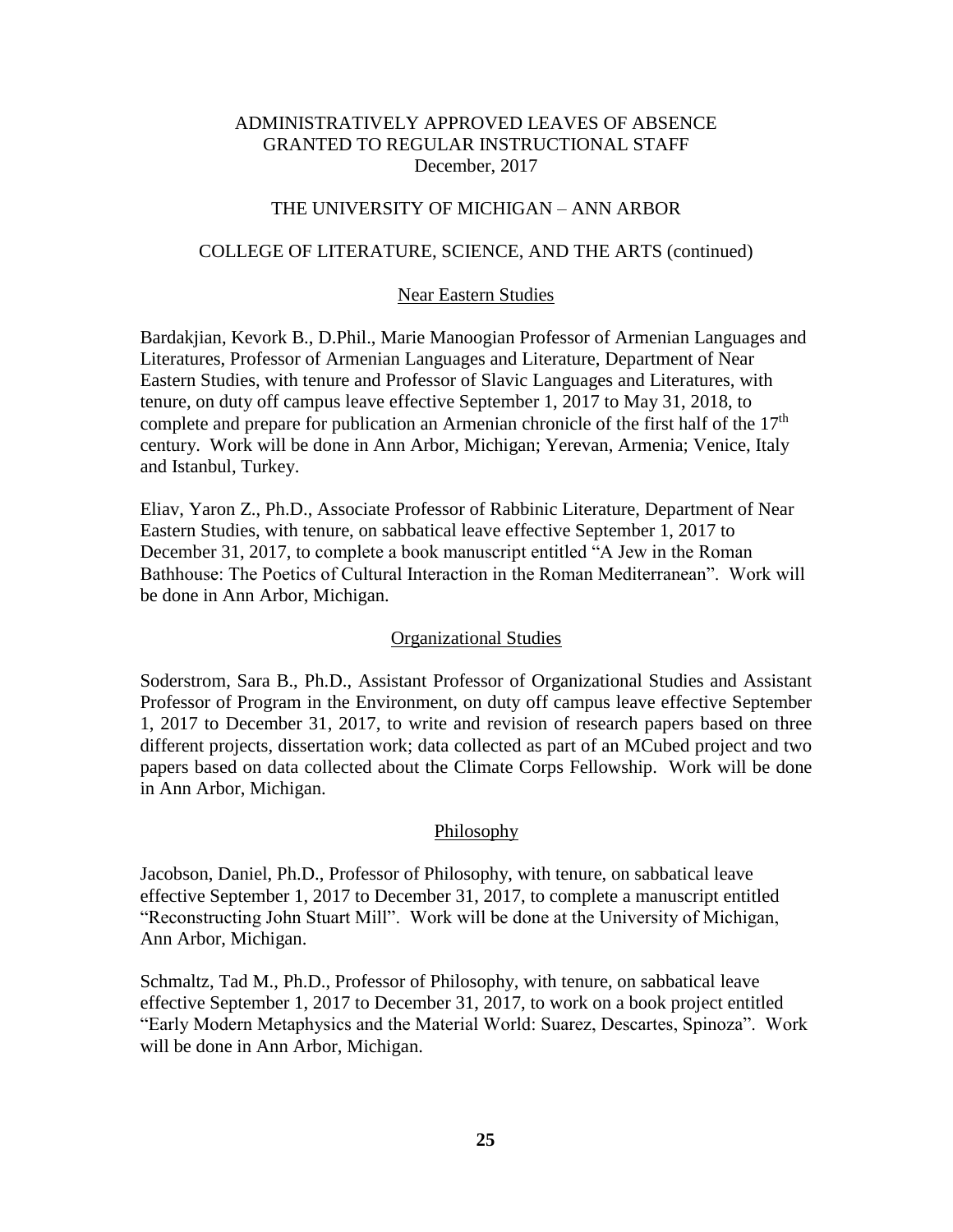# THE UNIVERSITY OF MICHIGAN – ANN ARBOR

### COLLEGE OF LITERATURE, SCIENCE, AND THE ARTS (continued)

#### Philosophy (continued)

Tappenden, James P., Ph.D., Associate Professor of Philosophy, with tenure, on sabbatical leave effective September 1, 2017 to December 31, 2017, to explore the connection between creative thought and logical reasoning, especially as understood by German philosophers and mathematicians in the nineteenth century. Work will be done in Ann Arbor, Michigan.

#### **Physics**

Adams, Fred C., Ph.D., Ta-You Wu Collegiate Professor of Physics, Professor of Physics, with tenure and Professor of Astronomy, without tenure, on sabbatical leave effective January 1, 2018 to May 31, 2018, to look at the discoveries in the detection of exoplanets, which in turn, have posed a number of theoretical problems. Work will be done at Caltech, Pasadena, California.

Campbell, Myron K., Ph.D., Professor of Physics, with tenure, on duty off campus leave effective January 1, 2018 to May 31, 2018, to work on my KOTO experiment. Work will be done in Tokai, Japan and Ann Arbor, Michigan.

Kane, Gordon L., Ph.D., Victor Weisskopf Distinguished University Professor of Physics, Professor of Physics, with tenure, College of Literature, Science, and the Arts and Professor of Art, without tenure, Penny W Stamps School of Art and Design, on duty off campus leave effective January 1, 2018 to May 31, 2018 and retirement furlough effective January 1, 2019 to December 31, 2019, to Nurturance leave per retirement agreement. Work will be done in Ann Arbor, Michigan.

Uher, Citrad, Ph.D., C Wilbur Peters Collegiate Professor of Physics and Professor of Physics, with tenure, on sabbatical leave effective January 1, 2018 to May 31, 2018, to conduct research focused on the development of novel efficient thermoelectric materials and preparing materials for a book on Thermoelectricity. Work will be done in Ann Arbor, Michigan.

Zhou, Bing, Ph.D., Donald A Glaser Collegiate Professor of Physics, and Professor of Physics, with tenure, on sabbatical leave effective January 1, 2018 to May 31, 2018, to set up the infrastructure in the high bay lab. Work will be done at the University of Michigan, Ann Arbor, Michigan.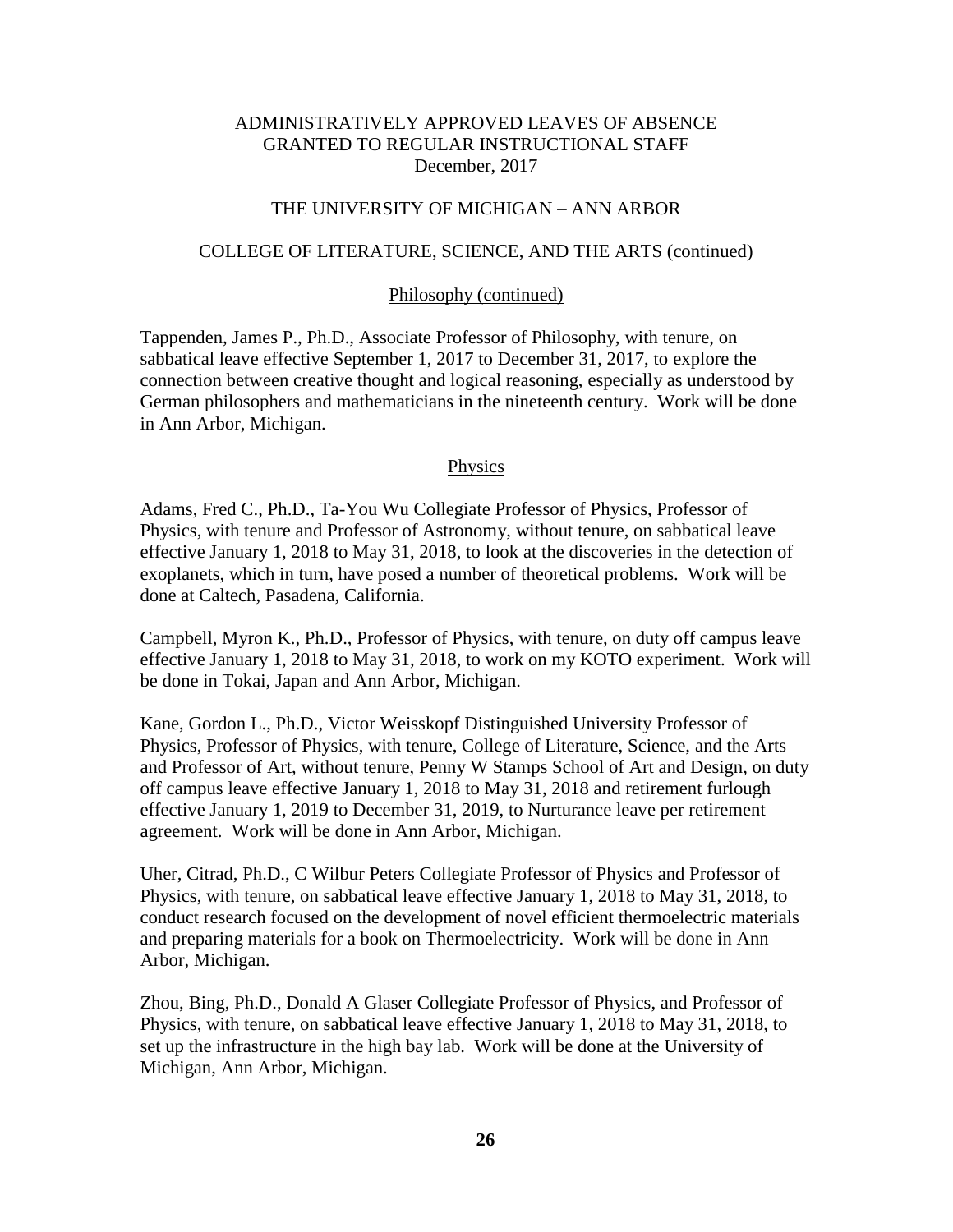# THE UNIVERSITY OF MICHIGAN – ANN ARBOR

## COLLEGE OF LITERATURE, SCIENCE, AND THE ARTS (continued)

# Political Science

Axelrod, Robert, Ph.D., Mary Ann and Charles R Walgreen, Jr Professor for the Study of Human Understanding, Professor of Political Science, with tenure, College of Literature, Science, and the Arts and Professor of Public Policy, with tenure, Gerald R Ford School of Public Policy, on duty off campus leave effective September 1, 2017 to May 31, 2018, to work on Middle East politics, cyber conflict, the politics and psychology of sensemaking, and mathematical models of social behavior. Work will be done in Ann Arbor, Michigan.

Brandwein, Pamela, Ph.D., Professor of Political Science, with tenure, on scholarly activity leave effective September 1, 2017 to May 31, 2018, to continue research on antislavery and modern capitalism as inextricable toward a book entitled "Antislavery and the Formation of American Capitalist Democracy". Work will be done in Ann Arbor, Michigan.

Davenport, Christian, Ph.D., Professor of Political Science, with tenure, on scholarly activity leave effective September 1, 2017 to December 31, 2017, to complete a graphic novel as well as working on a virtual memorial. Work will be done in Ann Arbor, Michigan; Congo and Kenya.

Hutchings, Vincent L., Ph.D., Hanes Walton Jr Collegiate Professor of Political Science and Afroamerican and African Studies, Professor of Political Science, with tenure and Professor of Afroamerican and African Studies, without tenure, on sabbatical leave effective September 1, 2017 to December 31, 2017, to complete several papers and an eventual book project entitled "Elite Communications and Racial Group Conflict in the 21<sup>st</sup> Century". Work will be done in Ann Arbor, Michigan.

Morrow, James D., Ph.D., A F K Organski Collegiate Professor of World Politics and Professor of Political Science, with tenure, on sabbatical leave effective January 1, 2018 to May 31, 2018, to work on a book project on understanding how the sovereign state system has changed over time and so forecast how it may change in the future. Work will be done at Stanford University, Stanford, California.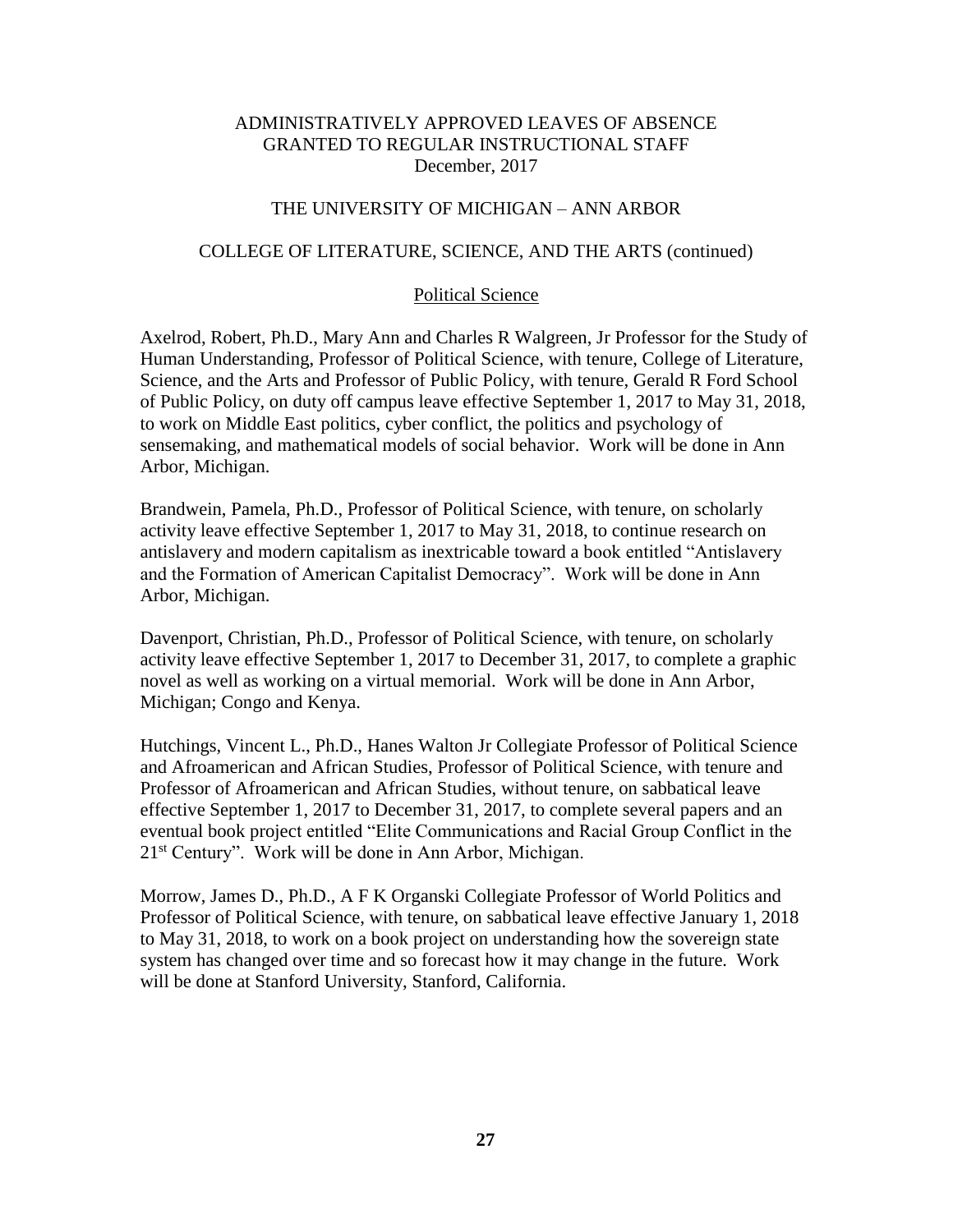# THE UNIVERSITY OF MICHIGAN – ANN ARBOR

## COLLEGE OF LITERATURE, SCIENCE, AND THE ARTS (continued)

### Political Science (continued)

Ichino, Nahomi, Ph.D., Assistant Professor of Political Science, on duty off campus leave effective January 1, 2018 to May 31, 2018, to work on a book project on the impact of climate change on democracy around the world and work on a field experiment in Asia on interventions to improve political accountability are in progress. Work will be done at the Emory University, Atlanta, Georgia and Ann Arbor, Michigan.

Osgood, Iain G., Ph.D., Assistant Professor of Political Science, on duty off campus leave effective January 1, 2018 to May 31, 2018, to complete several papers: a review piece on firms and trade; terrorism and foreign direct investment; corporate climate change politics in the United States; progressive opposition to trade agreements in the United States; and discrimination and global economic integration. Work will be done at the University of Michigan, Ann Arbor, Michigan.

### Psychology

Antonucci, Toni C., Ph.D., Elizabeth M Douvan Collegiate Professor of Psychology and Professor of Psychology, with tenure, on sabbatical leave effective September 1, 2017 to December 31, 2017, to continue analyses and writing on the following projects: Social Relations and Health; Social Relations and Daily Interactions and Forgiveness and Humility across racial and ethnic groups. Work will be done in California.

Ellis, Nicholas C., Ph.D., Professor of Psychology, with tenure and Professor of Linguistics, without tenure, on sabbatical leave effective January 1, 2018 to May 31, 2018, to conduct research on the acquisition of morphology in English as a second language, and in French as a second language. Work will be done in China; United Kingdom and France.

Gonzalez, Richard D., Ph.D., Amos N Tversky Collegiate Professor of Psychology and Statistics, Professor of Psychology, with tenure, Professor of Statistics, without tenure, College of Literature, Science, and the Arts, Professor of Marketing, without tenure, Stephen M Ross School of Business and Professor of Integrative Systems and Design, without tenure, College of Engineering, on sabbatical leave effective September 1, 2017 to December 31, 2017, to develop new collaborations in data science. Work will be done in Ann Arbor, Michigan.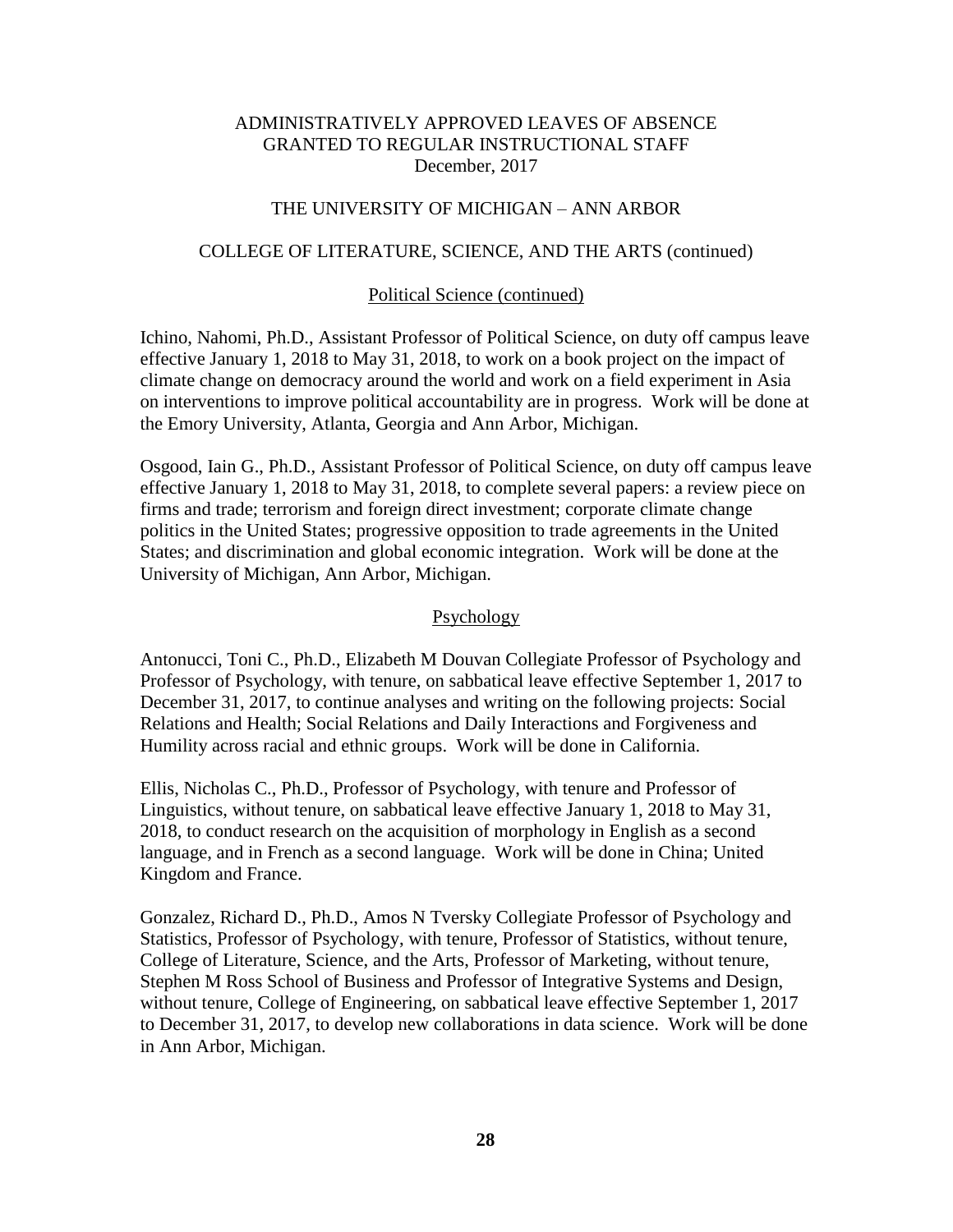# THE UNIVERSITY OF MICHIGAN – ANN ARBOR

### COLLEGE OF LITERATURE, SCIENCE, AND THE ARTS (continued)

#### Psychology (continued)

Graham-Bermann, Sandra A., Ph.D., Professor of Psychology, with tenure, College of Literature, Science, and the Arts and Professor of Psychiatry, without tenure, Medical School, on sabbatical leave effective September 1, 2017 to December 31, 2017, to continue work on a book which describes intimate partner violence (IPV), its effects on women and children, and what it might take to help and support them within their own cultural, historical, social and political contexts. Work will be done in Ann Arbor, Michigan.

Jackson, James S., Ph.D., Daniel Katz Distinguished University Professor of Psychology and Professor of Psychology, with tenure, on sabbatical leave effective September 1, 2017 to May 31, 2018, to complete a book on the Affordances Model of chronic stress and complete a project on studying the social, psychological and biological correlates of physical and mental health statuses among the dis-aggregated black population in the United States. Work will be done at the University of California, Oakland, California.

Jonides, John, Ph.D., Edward E Smith Collegiate Professor of Psychology and Neuroscience and Professor of Psychology, with tenure, on sabbatical leave effective September 1, 2017 to December 31, 2017, to conduct research on the effects of transcranial direct current stimulation on cognitive training. Work will be done at the University of California, Irvine, California.

McLoyd, Vonnie C., Ph.D., Ewart A C Thomas Collegiate Professor of Psychology and Professor of Psychology, with tenure, on sabbatical leave effective January 1, 2018 to May 31, 2018, to conduct research on changes in African American youth's interpersonal and social environment as they move from late adolescence into emerging adulthood and the implications of these changes for mental health functioning, with special attention to how social class and family income modify these experiences and outcomes. Work will be done at the University of Michigan, Ann Arbor, Michigan.

Perlmutter, Marion, M.S., Professor of Psychology, with tenure, on sabbatical leave effective January 1, 2018 to May 31, 2018, to systematically evaluate educational resources that are available for teaching introductory Psychology, and to develop a full package of high quality affordable materials appropriate for the course. Work will be done at the University of Michigan, Ann Arbor, Michigan.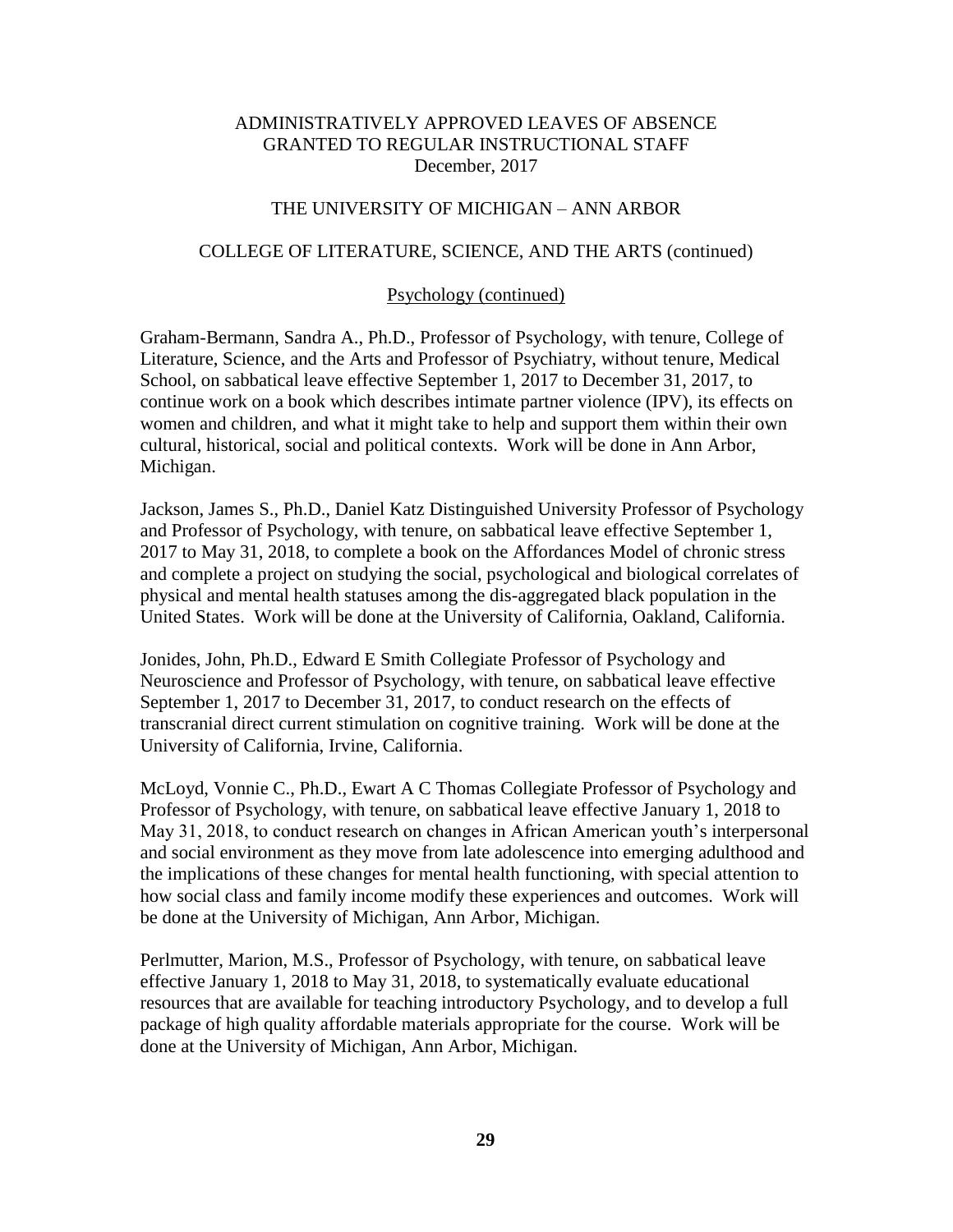# THE UNIVERSITY OF MICHIGAN – ANN ARBOR

### COLLEGE OF LITERATURE, SCIENCE, AND THE ARTS (continued)

#### Psychology (continued)

Polk, Thad A., Ph.D., Arthur F Thurnau Professor and Professor of Psychology, with tenure, on sabbatical leave effective September 1, 2017 to December 31, 2017, to oversee a project about "Age-related changes in neural distinctiveness". Work will be done in Berlin, Germany and Ann Arbor, Michigan.

Sarter, Martin F., Ph.D., Charles M Butter Collegiate Professor of Psychology and Professor of Psychology, with tenure, on sabbatical leave effective September 1, 2017 to December 31, 2017, to continue research of data frontal cortex, cholinergic neurons contact dopaminergic terminals but not vice versa and continue research on choline transporter regulation, including genetic transporter variants present in humans. Work will be done at the University of Zurich, Zurich, Switzerland; Florida Atlantic University, Boca Raton, Florida and University of Michigan, Ann Arbor, Michigan.

Settles, Isis H., Ph.D., Professor of Psychology, with tenure and Professor of Afroamerican and African Studies, with tenure, on duty off campus leave effective September 1, 2017 to December 31, 2017, to examine how diversity in team composition impacts policies and practices around authorship, data sharing, and mentoring. Work will be done at the Michigan State University, East Lansing, Michigan.

Volling, Brenda L., Ph.D., Professor of Psychology, with tenure, on sabbatical leave effective September 1, 2017 to December 31, 2017, to complete a monograph based on advancing measurement on fathering and acquiring the necessary skill set to develop prebirth parent education classes directed at the period surrounding the birth of a second child. Work will be done at the University of Michigan, Ann Arbor, Michigan.

Wellman, Henry M., Ph.D., Harold W Stevenson Collegiate Professor of Psychology, Professor of Psychology, with tenure, on duty off campus leave effective September 1, 2017 to May 31, 2018, to continue research with deaf children. Work will be done at the University of Michigan, Ann Arbor, Michigan and the University of Queensland, Brisbane, Australia.

Ybarra, Oscar, Ph.D., Professor of Psychology, with tenure, College of Literature, Science, and the Arts and Professor of Management and Organizations, with tenure, Stephen M Ross School of Business, on sabbatical leave effective September 1, 2017 to December 31, 2017, to continue work on a book that deals with employability and higher education from a psychological perspective. Work will be done in Ann Arbor, Michigan.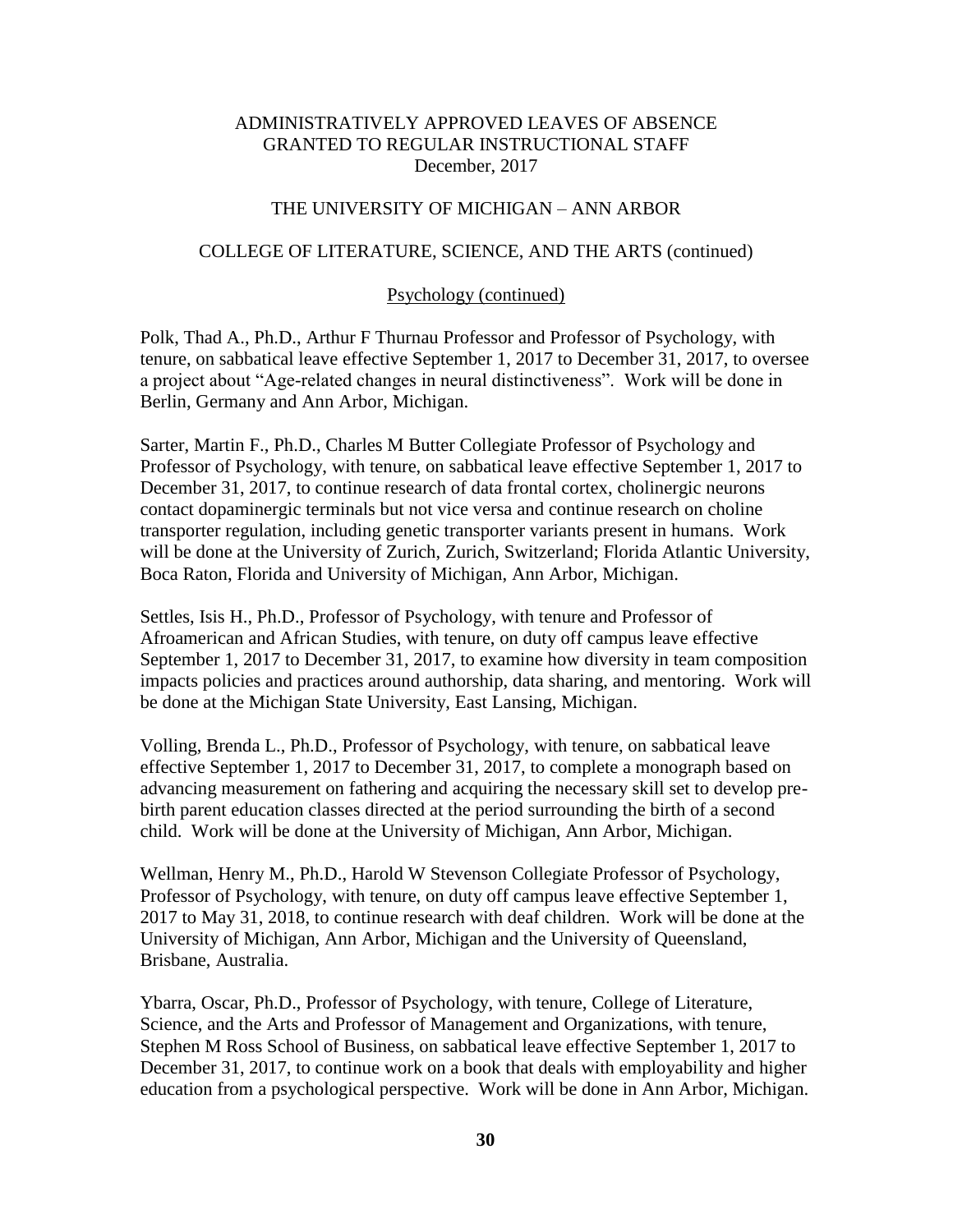# THE UNIVERSITY OF MICHIGAN – ANN ARBOR

## COLLEGE OF LITERATURE, SCIENCE, AND THE ARTS (continued)

### Psychology (continued)

Ackerman, Joshua M., Ph.D., Associate Professor of Psychology, with tenure, on duty off campus leave effective January 1, 2017 to May 31, 2018, to conduct research collaboration, skills training, manuscript and grant writing. Work will be done at the University of California, Los Angeles, California.

Lopez-Duran, Nestor L., Ph.D., Associate Professor of Psychology, with tenure, on sabbatical leave effective September 1, 2017 to December 31, 2017, to begin writing a new Abnormal Psychology interactive textbook with a focus on the neurobiology of psychopathology. Work will be done at the University of Michigan, Ann Arbor, Michigan.

Preston, Stephanie D., Ph.D., Associate Professor of Psychology, with tenure, on sabbatical leave effective January 1, 2018 to May 31, 2018, to complete writing on a new book project. Work will be done in Ann Arbor, Michigan.

Dantzer, Benjamin J., Ph.D., Assistant Professor of Psychology and Assistant Professor of Ecology and Evolutionary Biology, on duty off campus leave effective January 1, 2018 to May 31, 2018, to continue to collect research, write and publish manuscripts from the research findings. Work will be done in Ann Arbor, Michigan.

Hyde, Luke W., Ph.D., Assistant Professor of Psychology, on duty off campus leave effective September 1, 2017 to December 31, 2017, to continue examining neurogenetic pathways to youth antisocial behavior and begin two new studies – one of community member's high on psychopathic traits and one on adopted children and their biological and adoptive parents. Work will be done at the University of Michigan, Ann Arbor, Michigan.

# Residential College

Fisher, Anna, Ph.D., Assistant Professor of Residential College and Assistant Professor of American Culture, on duty off campus leave effective September 1, 2017 to December 31, 2017, to complete a book manuscript. Work will be done in Ann Arbor, Michigan.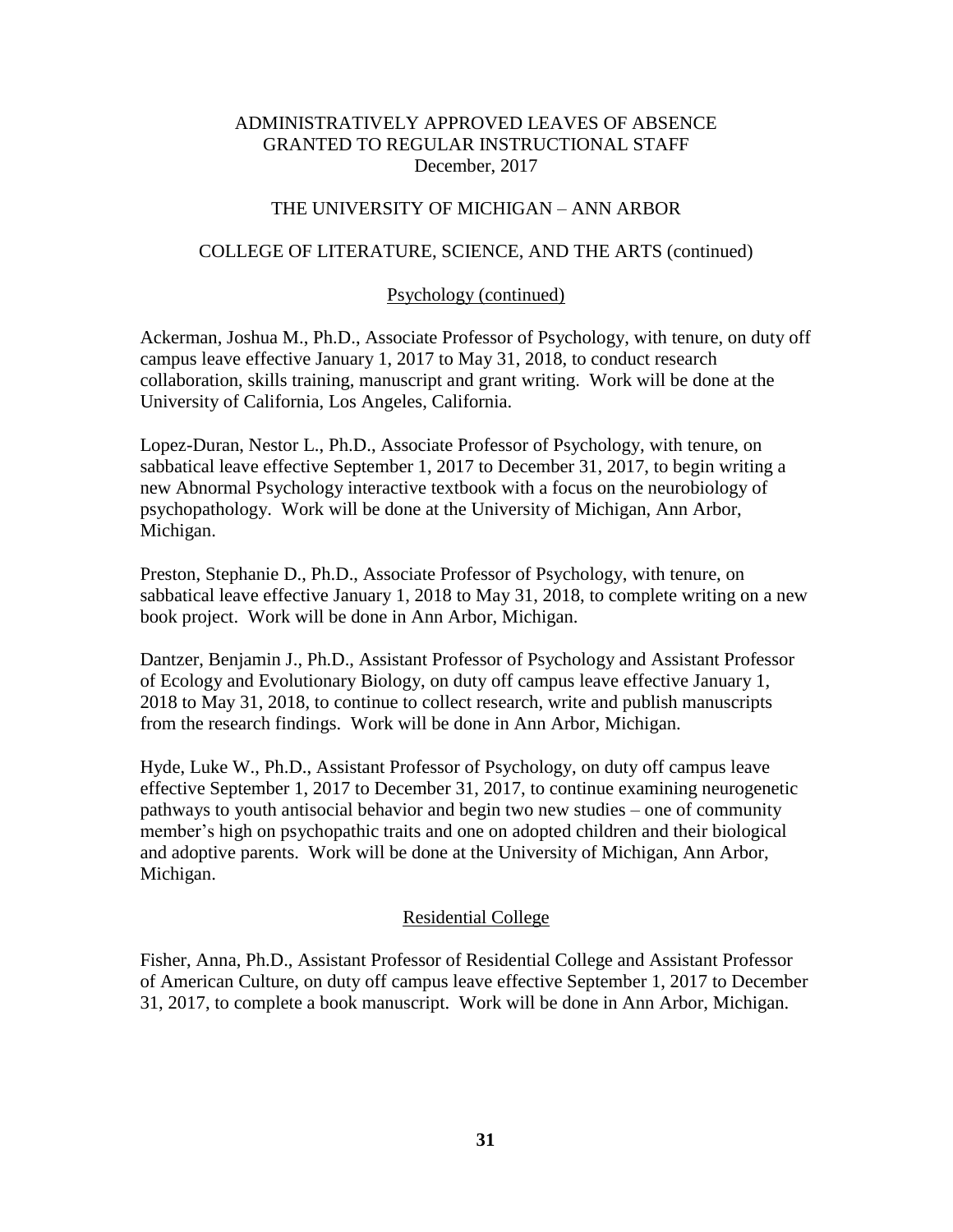# THE UNIVERSITY OF MICHIGAN – ANN ARBOR

## COLLEGE OF LITERATURE, SCIENCE, AND THE ARTS (continued)

#### Romance Languages and Literatures

Herrero-Olaizola, Alejandro, Ph.D., Arthur F Thurnau Professor and Professor of Spanish, Department of Romance Languages and Literatures, with tenure, on scholarly activity leave effective September 1, 2017 to December 31, 2017, to work on a book manuscript entitled "The Colombian Condition: Violence as a Global Cultural Commodity". Work will be done in Miami, Florida and Bogota, Colombia.

Villalobos Ruminott, Sergio R., Ph.D., Associate Professor of Romance Languages and Literatures, with tenure, on duty off campus leave effective September 1, 2017 to December 31, 2017, to complete research and begin a book about Latin American Marxism and theory of history. Work will be done in Ypsilanti, Michigan and Santiago, Chile.

#### Slavic Languages and Literatures

Khagi, Sofya, Ph.D., Associate Professor of Slavic Languages and Literatures, with tenure, on extended sick leave effective October 30, 2017 to November 20, 2017.

Paloff, Benjamin B., Ph.D., Associate Professor of Slavic Languages and Literatures, with tenure and Associate Professor of Comparative Literature, with tenure, on duty off campus leave effective September 1, 2017 to December 31, 2017 and sabbatical leave effective January 1, 2018 to May 31, 2018, to complete a draft manuscript of a book on the literature that emerged from the mid-century experience of concentration camps, ghettos, and besieged cities. Work will be done in Ann Arbor, Michigan.

#### Sociology

Smock, Pamela J., Ph.D., Professor of Sociology, with tenure and Professor of Women's Studies, without tenure, on extended sick leave effective September 22, 2017 to December 31, 2017.

Steinmetz, George P., Ph.D., Charles H Tilly Collegiate Professor of Sociology and Germanic Languages and Literatures, Professor of Sociology, with tenure and Professor of Germanic Languages and Literatures, with tenure, on scholarly activity leave effective September 1, 2017 to August 31, 2018, to work on a text book entitled "From Sociology to Socioanalysis: Toward a Critical and Historical Social Science". Work will be done at the Institute for Advanced Study, Princeton, New Jersey.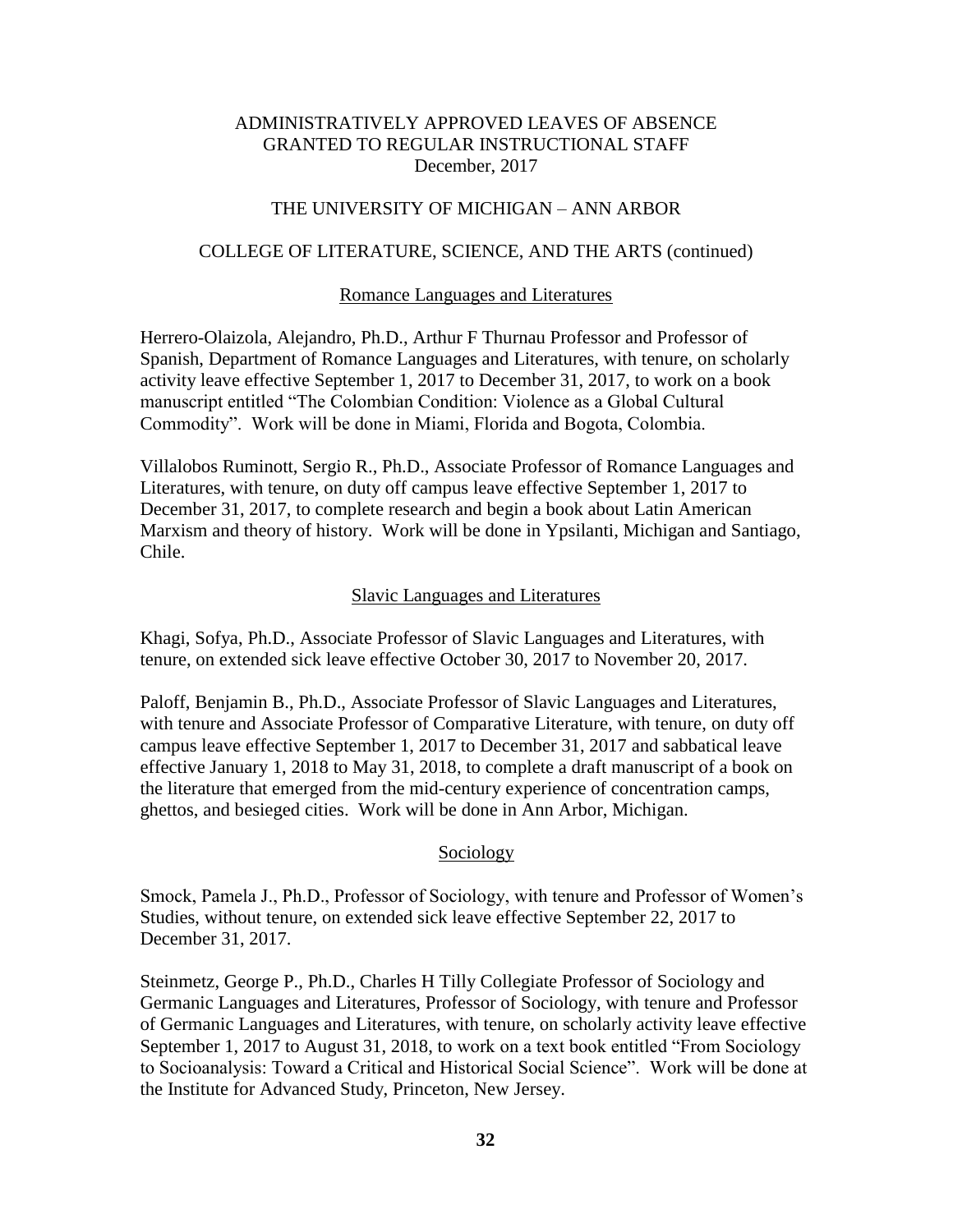# THE UNIVERSITY OF MICHIGAN – ANN ARBOR

### COLLEGE OF LITERATURE, SCIENCE, AND THE ARTS (continued)

#### Sociology (continued)

Young Jr, Alford A., Ph.D., Arthur F Thurnau Professor, Professor of Sociology, with tenure, Professor of Afroamerican and African Studies, with tenure, College of Literature, Science, and the Arts and Professor of Public Policy, with tenure, Gerald R Ford School of Public Policy, on sabbatical leave effective September 1, 2017 to December 31, 2017 and duty off campus leave effective January 1, 2018 to May 31, 2018 to complete two books entitled "Black Men Rising" and "The Politics of Black Scholarship". Work will be done in Ann Arbor, Michigan.

Bloome, Deirdre R., Ph.D., Assistant Professor of Sociology, on scholarly activity leave effective September 1, 2017 to December 31, 2017 and duty off campus leave effective January 1, 2018 to May 31, 2018, to explore the hypothesize that income inequality affects intergenerational income persistence through multiple offsetting mechanisms and to postulate that although no robust association between income inequality and intergenerational income persistence appears in the US today, one will develop as more recently born cohorts age. Work will be done at the Russell Sage Foundation, New York, New York.

Jansen, Robert S., Ph.D., Assistant Professor of Sociology, on duty off campus leave effective January 1, 2018 to May 31, 2018, to participate in an exchange program, I will offer a public lecture, deliver around five or six presentations in different graduate seminars, and participate in a graduate workshop. Work will be done at the Ecole des Hautes Etudes en Sciences Socialies, Paris, France.

Murphy, Alexandra K., Ph.D., Assistant Professor of Sociology, College of Literature, Science, and the Arts and Assistant Professor of Public Policy, Gerald R Ford School of Public Policy, on duty off campus leave effective September 1, 2017 to December 31, 2017 and scholarly activity leave effective January 1, 2018 to May 31, 2018, to continue writing and revising a book entitled "When the Sidewalks End: Poverty & Race in an American Suburb". Work will be done at the University of Michigan, Ann Arbor, Michigan.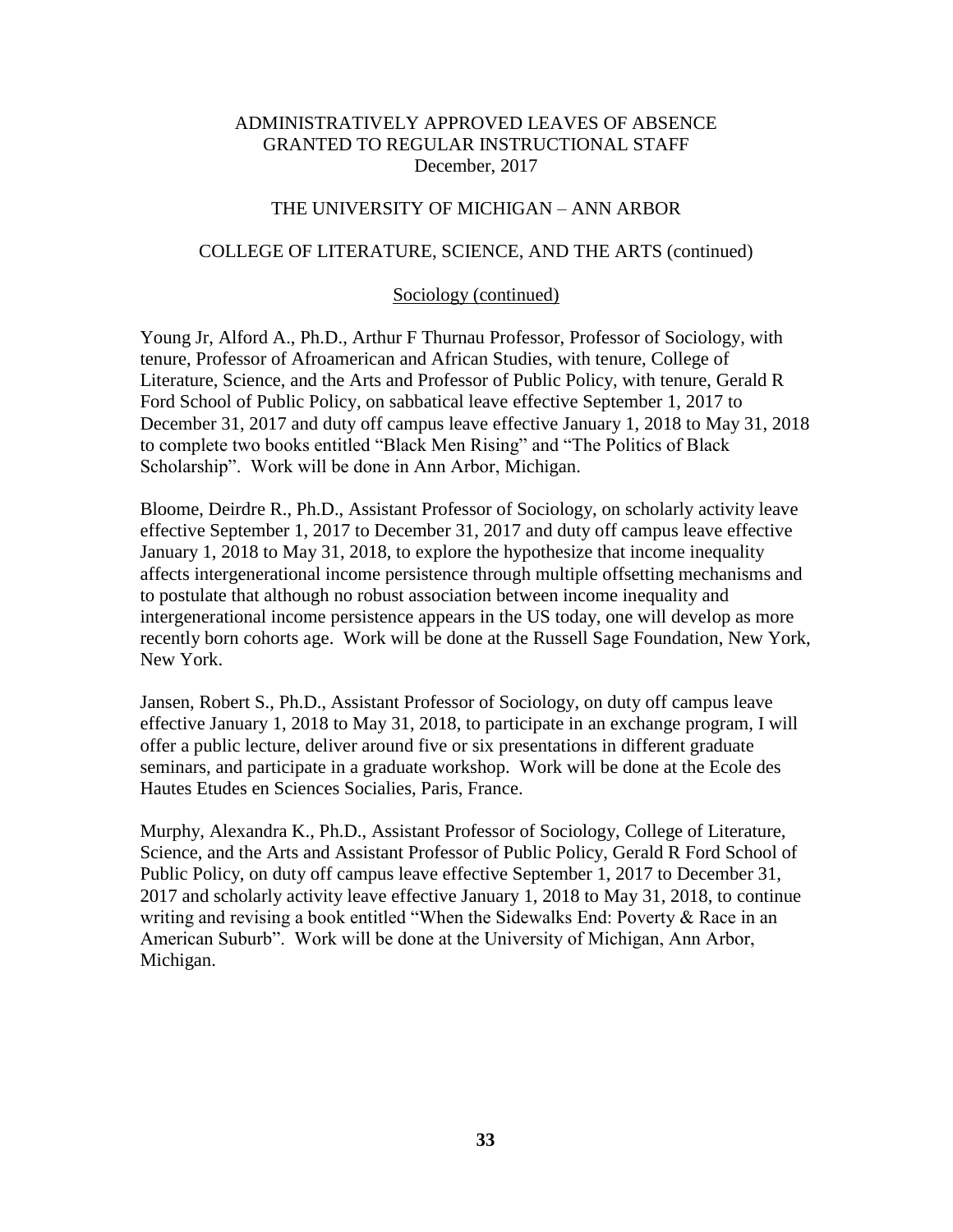# THE UNIVERSITY OF MICHIGAN – ANN ARBOR

## COLLEGE OF LITERATURE, SCIENCE, AND THE ARTS (continued)

#### Women's Studies

Wang, Zheng, Ph.D., Professor of Women's Studies, without tenure and Professor of History, with tenure, on sabbatical leave effective January 1, 2018 to May 31, 2018, to continue research on a Shanghai neighborhood history of the socialist period of the People's Republic of China. Work will be done in Shanghai, China.

Andre, Naomi A., Ph.D., Associate Professor of Women's Studies, without tenure, Associate Professor of Residential College, without tenure and Associate Professor of Afroamerican and African Studies, with tenure, on sabbatical leave effective September 1, 2017 to December 31, 2017, to continue work on a book manuscript entitled "Engaging Black Experience in Opera: Studies in the United States and South Africa" and researching a new project that will look at Lin-Manuel Miranda's musical Hamilton as well as other works. Work will be done in Ann Arbor, Michigan.

### MEDICAL SCHOOL

#### Anesthesiology

Moore, Laurel E., M.D., Clinical Associate Professor of Anesthesiology and Clinical Associate Professor of Neurosurgery, on family medical leave effective October 9, 2017 to October 28, 2017.

### Obstetrics and Gynecology

Hovelson, Sonia, M.D., Clinical Assistant Professor of Obstetrics and Gynecology, on personal leave effective September 7, 2017 to September 6, 2018.

#### Ophthalmology and Visual Sciences

Wong, Kwoon Y., Ph.D., Associate Professor of Ophthalmology and Visual Sciences, with tenure, Medical School and Professor of Molecular, Cellular and Developmental Biology, with tenure, College of Literature, Science, and the Arts, on sabbatical leave effective January 1, 2018 to May 31, 2018, to develop a new course for MCDB and learn the programming language MATLAB. Work will be don at the University of Michigan, Ann Arbor, Michigan.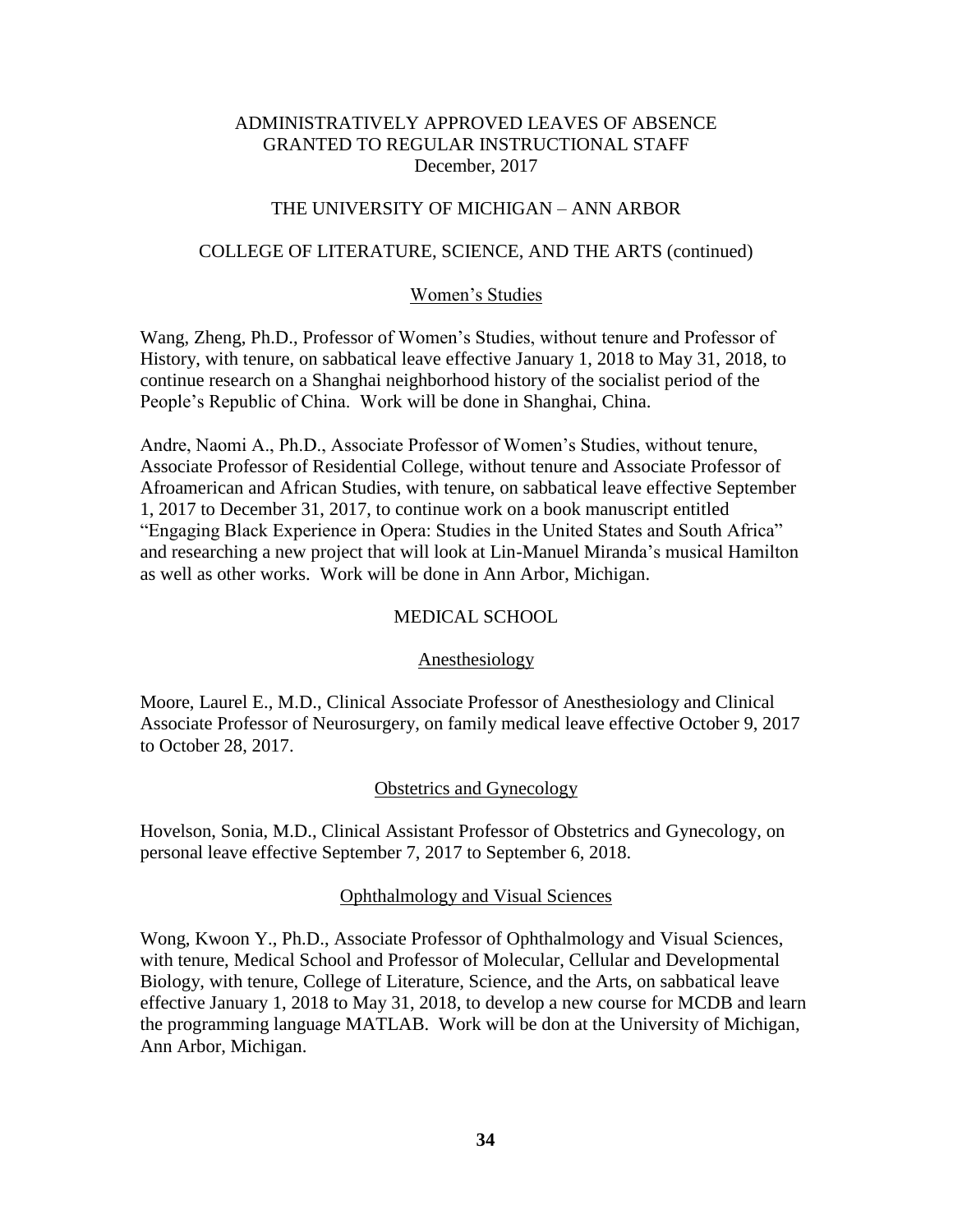#### THE UNIVERSITY OF MICHIGAN – ANN ARBOR

### SCHOOL OF NURSING

Bruggeman, Teresa M., Ph.D., Assistant Professor of Nursing, on retirement furlough effective September 1, 2018 to May 31, 2019.

# SCHOOL OF PUBLIC HEALTH

#### **Biostatistics**

Johnson, Timothy D., Ph.D., Professor of Biostatistics, with tenure, on sabbatical leave effective January 1, 2018 to May 31, 2018, to continue work on statistical modeling of fMRI data for the purposes of pre-surgical planning and to develop statistical methods for analyzing fNIRS data. Work will be done at the University of Victoria, Victoria, British Columbia, Canada; University of Warwick, United Kingdom and in Ann Arbor, Michigan.

Taylor, Jeremy M. G., Ph.D., Pharmacia Research Professor of Biostatistics, Professor of Biostatistics, with tenure, School of Public Health, Professor of Computational Medicine and Bioinformatics, with tenure and Professor of Radiation Oncology, with tenure, Medical School, on sabbatical leave effective January 1, 2018 to May 31, 2018, to continue research in developing methods for integrating data from different sources, for the purpose of creating improved prediction models, and for providing greater precision about the important factors in a model. Work will be done at the University of Auckland, New Zealand.

Berrocal, Veronica, Ph.D., John G Searle Assistant Professor of Biostatistics and Associate Professor of Biostatistics, with tenure, on sabbatical leave effective January 1, 2018 to May 31, 2018, to continue research in the SAMSI (Statistical and Applied Mathematical Sciences Institute) program on statistical climatology. Work will be done in Ann Arbor, Michigan.

Kang, Hyun M., Ph.D., John G Searle Assistant Professor of Biostatistics and Associate Professor of Biostatistics, with tenure, on sabbatical leave effective January 1, 2018 to May 31, 2018, to continue research in big data genomics, including developing methods for single cell sequencing data and for integrative analysis of genomic, transcriptomic, and epigenomic profiles in population scale. Work will be done at the Seoul National University, Korea; University of California, San Francisco, California and the Cornell University, Ithaca, New York.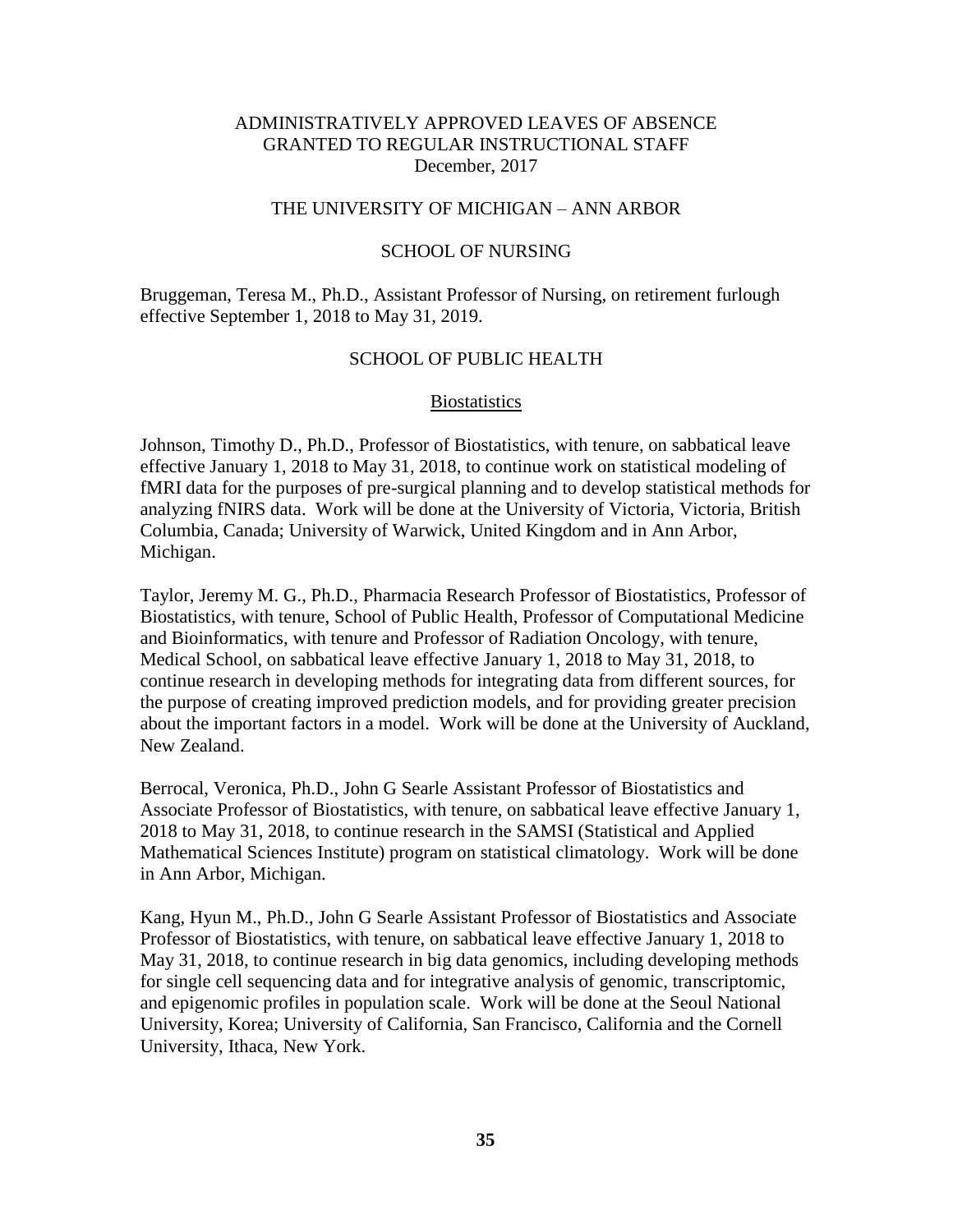# THE UNIVERSITY OF MICHIGAN-DEARBORN

## COLLEGE OF ARTS, SCIENCES AND LETTERS

#### **Psychology**

Sethuraman, Nitya, Ph.D., Associate Professor of Psychology, with tenure, on personal leave effective January 1, 2017 to April 30, 2017.

# SCHOOL OF EDUCATION, HEALTH AND HUMAN SERVICES

#### Education

Reynolds, Laura K., Ph.D., Associate Professor of Education, with tenure, on sabbatical leave effective September 1, 2017 to December 31, 2017, to continue research on urban playgrounds and the impact/movement to create playspaces in underserved environments. Work will be done at the Prechter Bipolar Research Center, Ann Arbor, Michigan.

# THE UNIVERSITY OF MICHIGAN-FLINT

### COLLEGE OF ARTS AND SCIENCES

#### Biology

Hollis-Etter, Karmen M., Ph.D., Assistant Professor of Biology, on extended sick leave effective October 16, 2017 to December 31, 2017.

#### SCHOOL OF MANAGEMENT

### Accounting

Miller, Cathleen L., Ph.D., Associate Professor of Accounting, with tenure, on sabbatical leave effective September 1, 2017 to December 31, 2017, to continue work and revisions on several papers for publication. Work will be done in Flint, Michigan.

# SCHOOL OF NURSING

Andrews, Margaret M., Ph.D., Professor of Nursing, with tenure, on extended sick leave effective October 10, 2017 to December 31, 2017.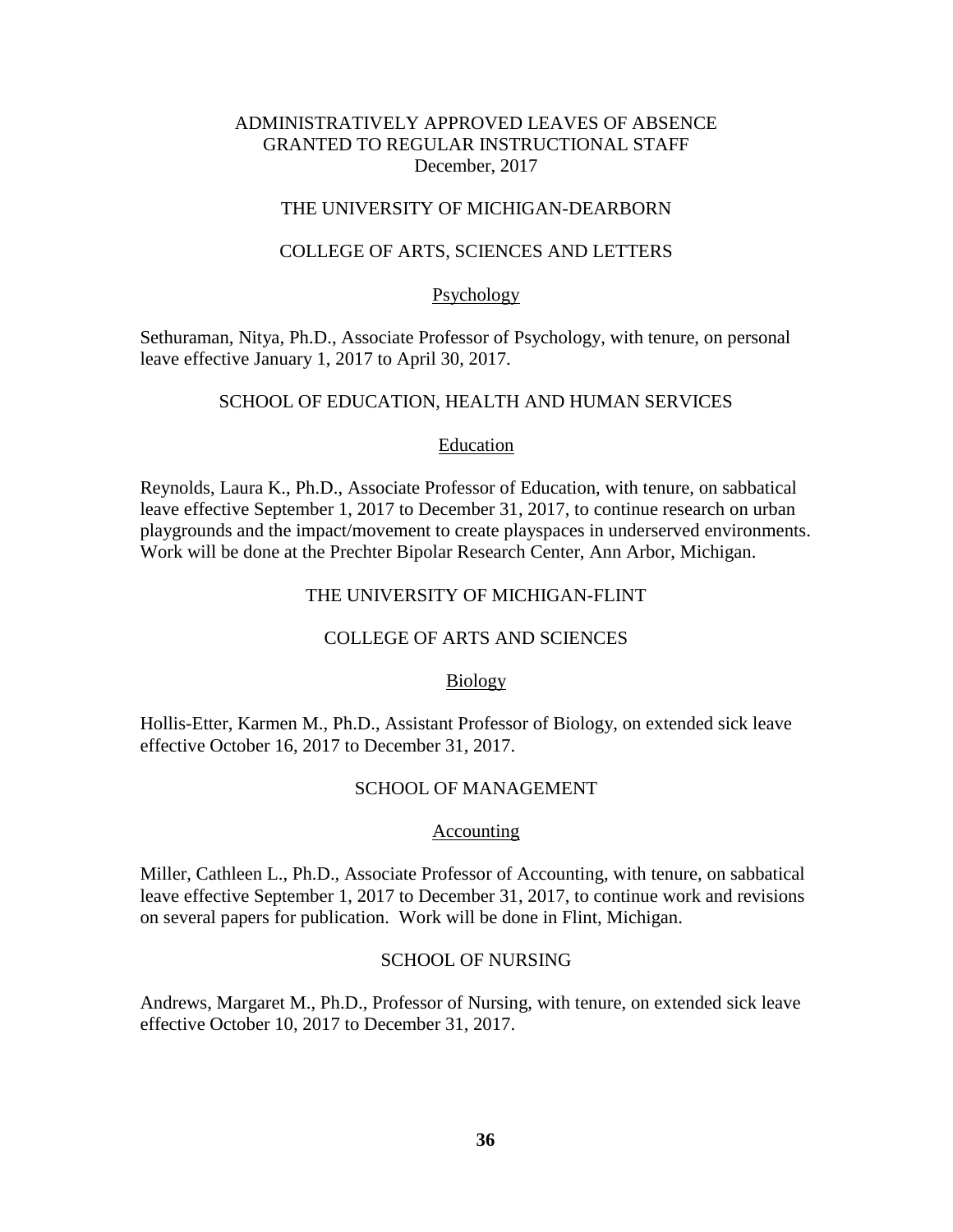# COLLEGE OF LITERATURE, SCIENCE, AND THE ARTS

# **History**

Carson, John S., Ph.D., Associate Professor of History, with tenure, on sabbatical leave effective September 1, 2017 to December 31, 2017, previously reported as sabbatical leave effective September 1, 2017 to May 31, 2018.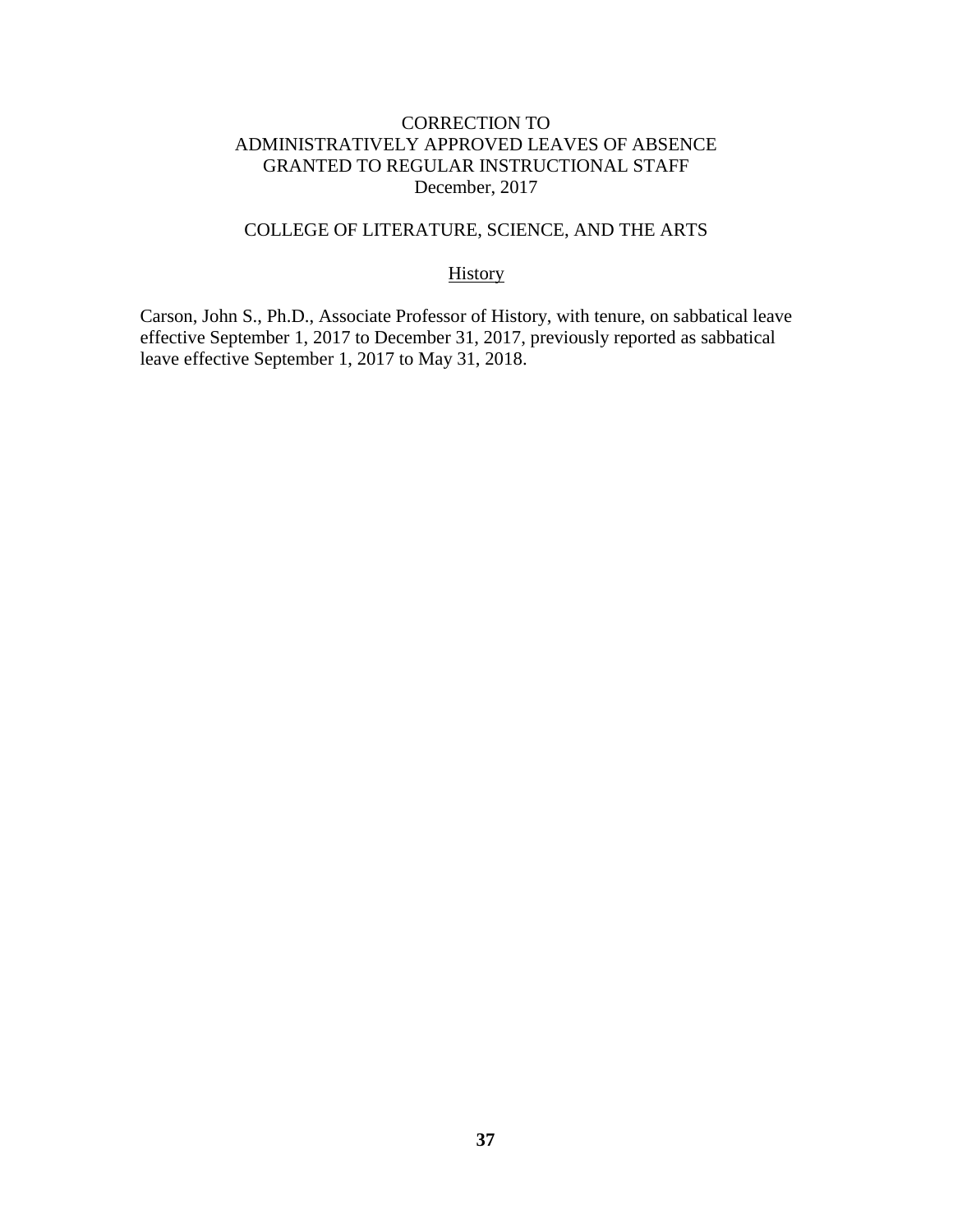# TERMINATIONS OF REGULAR INSTRUCTIONAL STAFF December, 2017

# THE UNIVERSITY OF MICHIGAN – ANN ARBOR

### A ALFRED TAUBMAN COLLEGE OF ARCHITECTURE AND URBAN PLANNING

Curry, Milton S., M.Arch., Associate Professor of Architecture, with tenure, resigned after 7 years of service to accept a position elsewhere, effective June 30, 2017

# MEDICAL SCHOOL

#### Anesthesiology

Koch, Lauren G., Ph.D., Associate Professor of Anesthesiology, with tenure, appointment completed after 13 years of service, effective September 30, 2017

### Internal Medicine

Scheiman, James M., M.D., Professor of Internal Medicine, with tenure, retired after 35 years of service, effective September 17, 2017

Perumalswami, Chithra R., M.D., Clinical Lecture in Internal Medicine, appointment completed after 3 years of service, effective September 30, 2017

#### Physical Medicine and Rehabilitation

Leonard, James A., M.D., Clinical Professor of Physical Medicine and Rehabilitation, retired after 45 years of service, effective December 31, 2017

#### **Radiology**

Willatt, Jonathon M.G., M.B.Ch.B., Clinical Assistant Professor of Radiology, resigned after 12 years of service to accept a position elsewhere, effective September 17, 2017

Smiley, Brian M., M.D., Clinical Lecturer in Radiology, resigned after 1 year of service to accept a position at the Kellam & Associates PC, Lake Orion, Michigan

#### Surgery

Mattar, Aladdein, B.M., Clinical Instructor in Surgery, appointment completed after 1 year of service, effective October 31, 2017

Christopher, Derrick, M.D., Clinical Lecturer in Surgery, appointment completed after 2 years of service, effective August 2, 2017